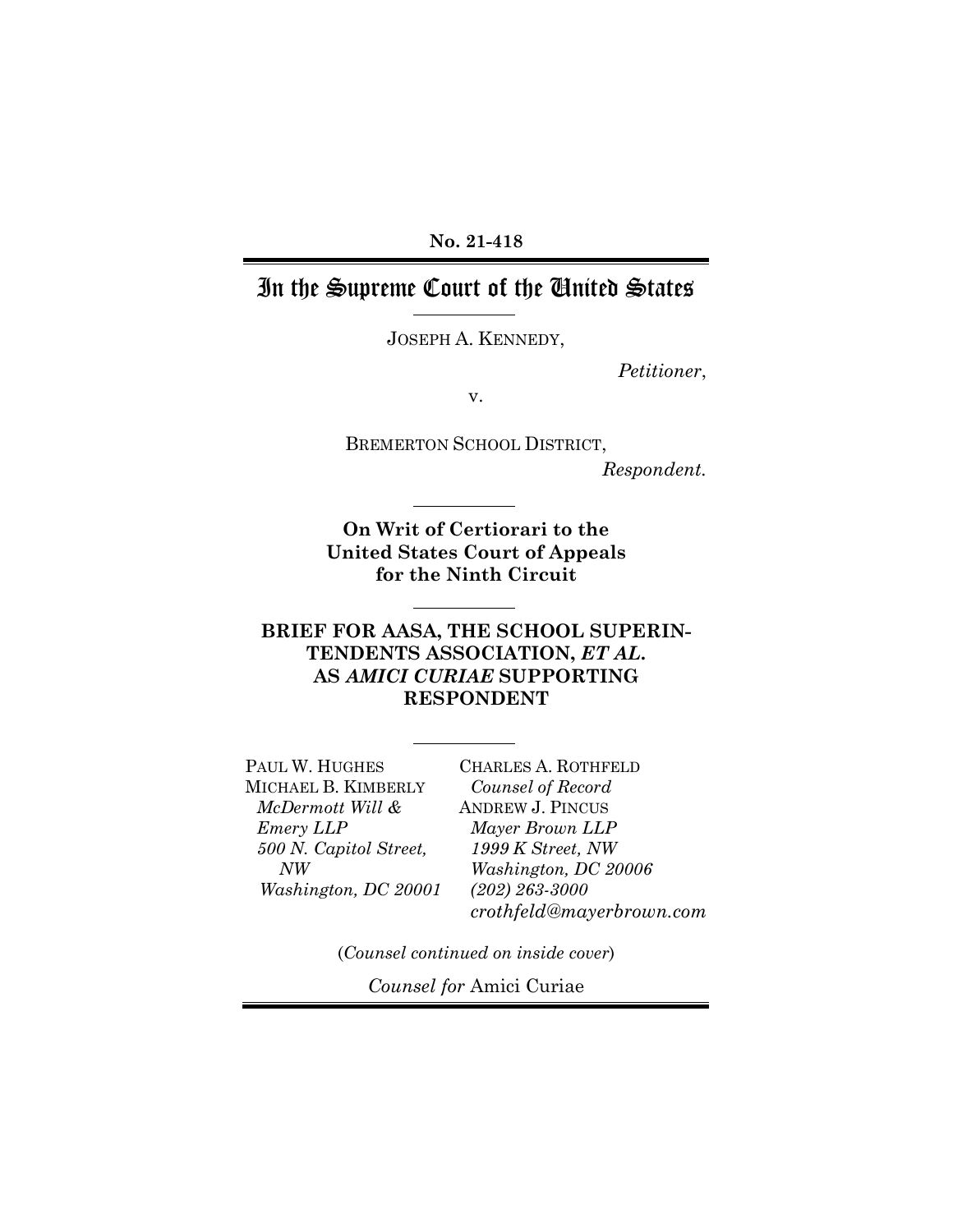EUGENE R. FIDELL *Yale Law School Supreme Court Clinic 127 Wall Street New Haven, CT 06511*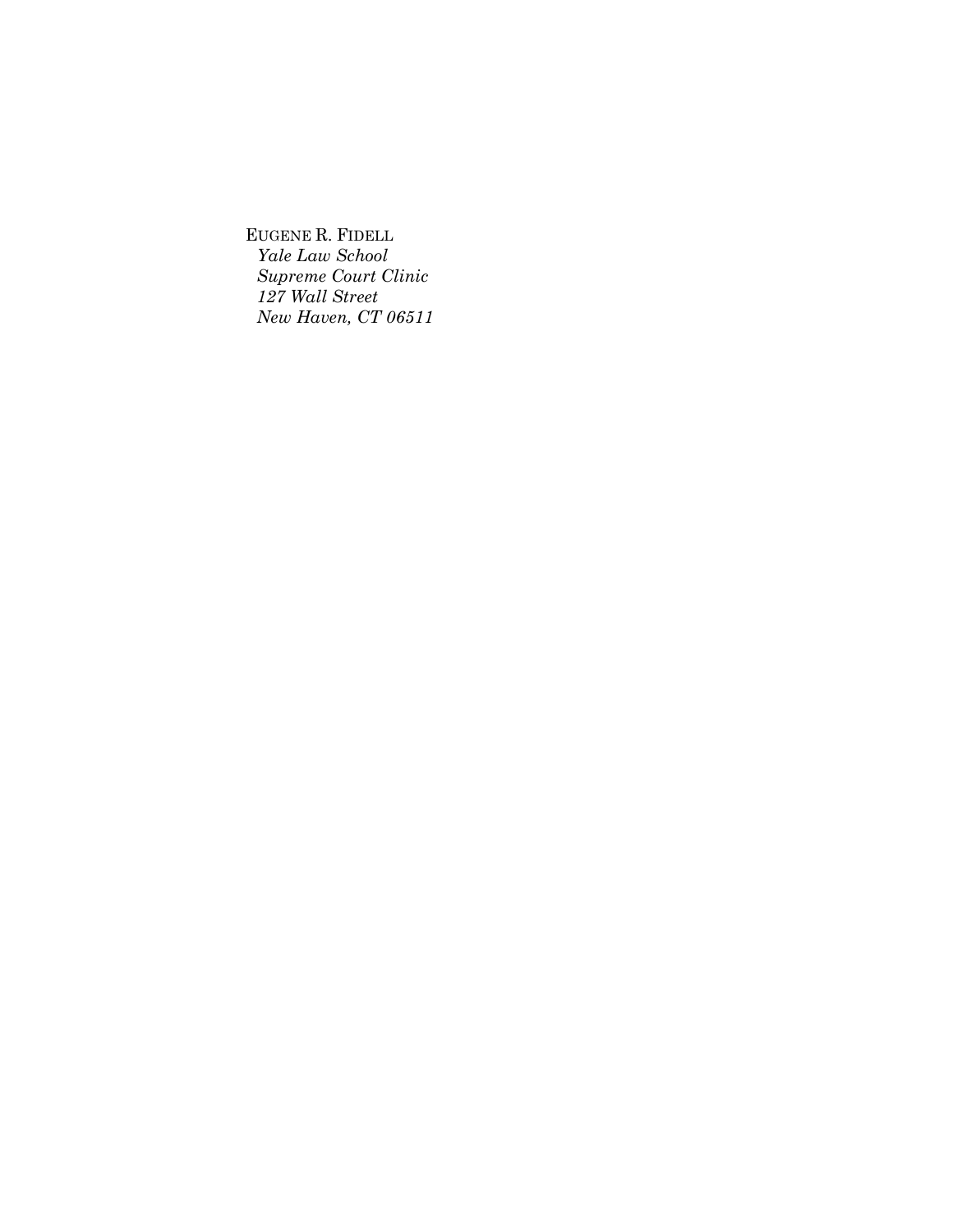## **TABLE OF CONTENTS**

|     |                                                                            | INTEREST OF THE AMICI CURIAE 1                                                                        |
|-----|----------------------------------------------------------------------------|-------------------------------------------------------------------------------------------------------|
|     |                                                                            | INTRODUCTION AND SUMMARY OF                                                                           |
|     |                                                                            |                                                                                                       |
| Ι.  | Kennedy's speech had coercive and                                          |                                                                                                       |
|     | A.                                                                         | Kennedy recited audible and<br>obtrusive prayers while he acted                                       |
|     | <b>B.</b>                                                                  | The record demonstrates that the                                                                      |
| Π.  | Religious conduct like Kennedy's<br>undermines public schools' educational |                                                                                                       |
|     | A.                                                                         | School officials have a duty to<br>ensure that schools are safe and<br>productive learning            |
|     | <b>B.</b>                                                                  | Superintendents and principals<br>must be able to impose<br>reasonable limits on employees'           |
|     | C.                                                                         | A rule permitting conduct like<br>Kennedy's would be impossible to<br>administer and would remake the |
| HТ. |                                                                            | Kennedy's First Amendment claims fail. 29                                                             |

i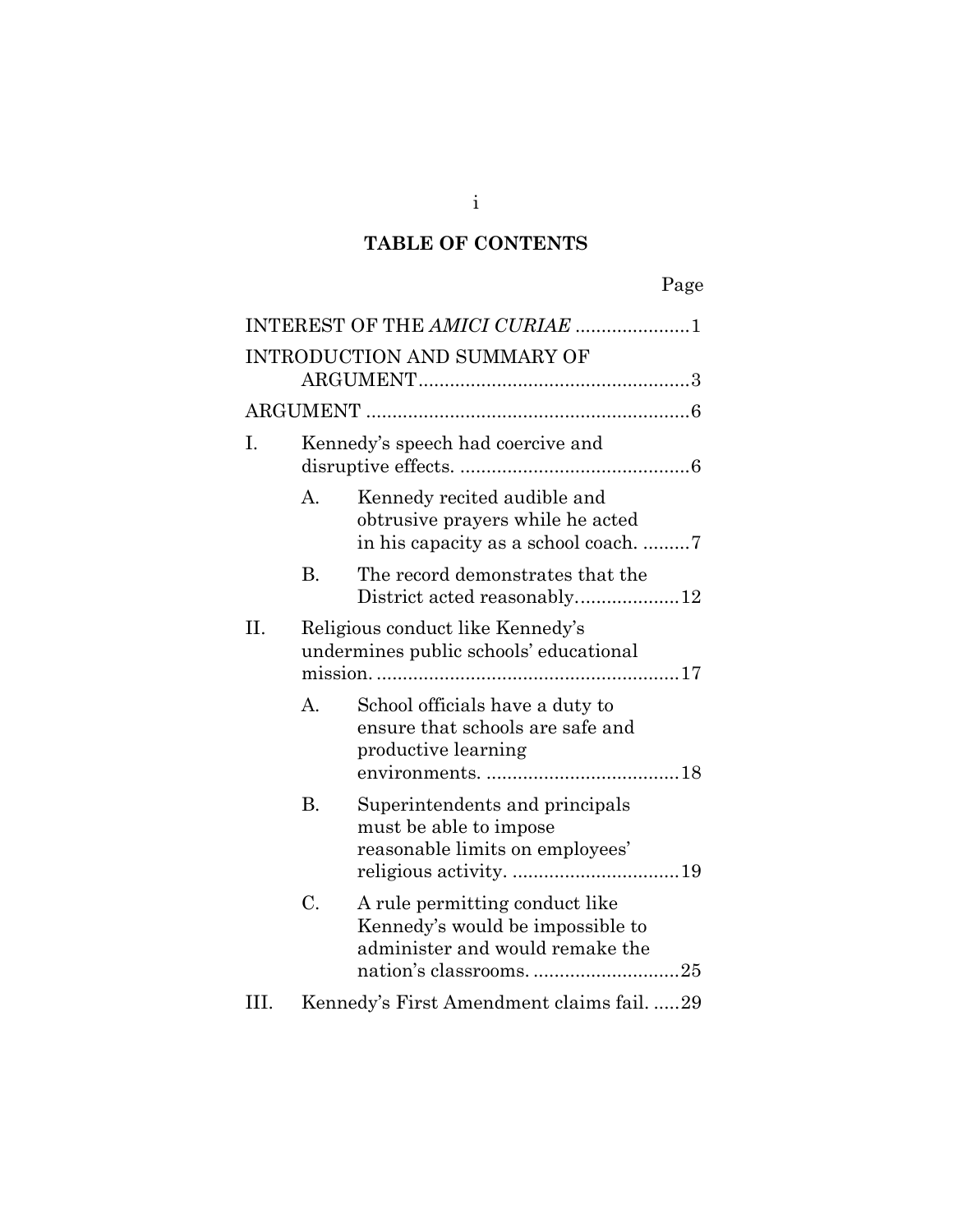**TABLE OF CONTENTS—continued** 

## **Page**

[CONCLUSION ......................................................... 33](#page-40-0)

ii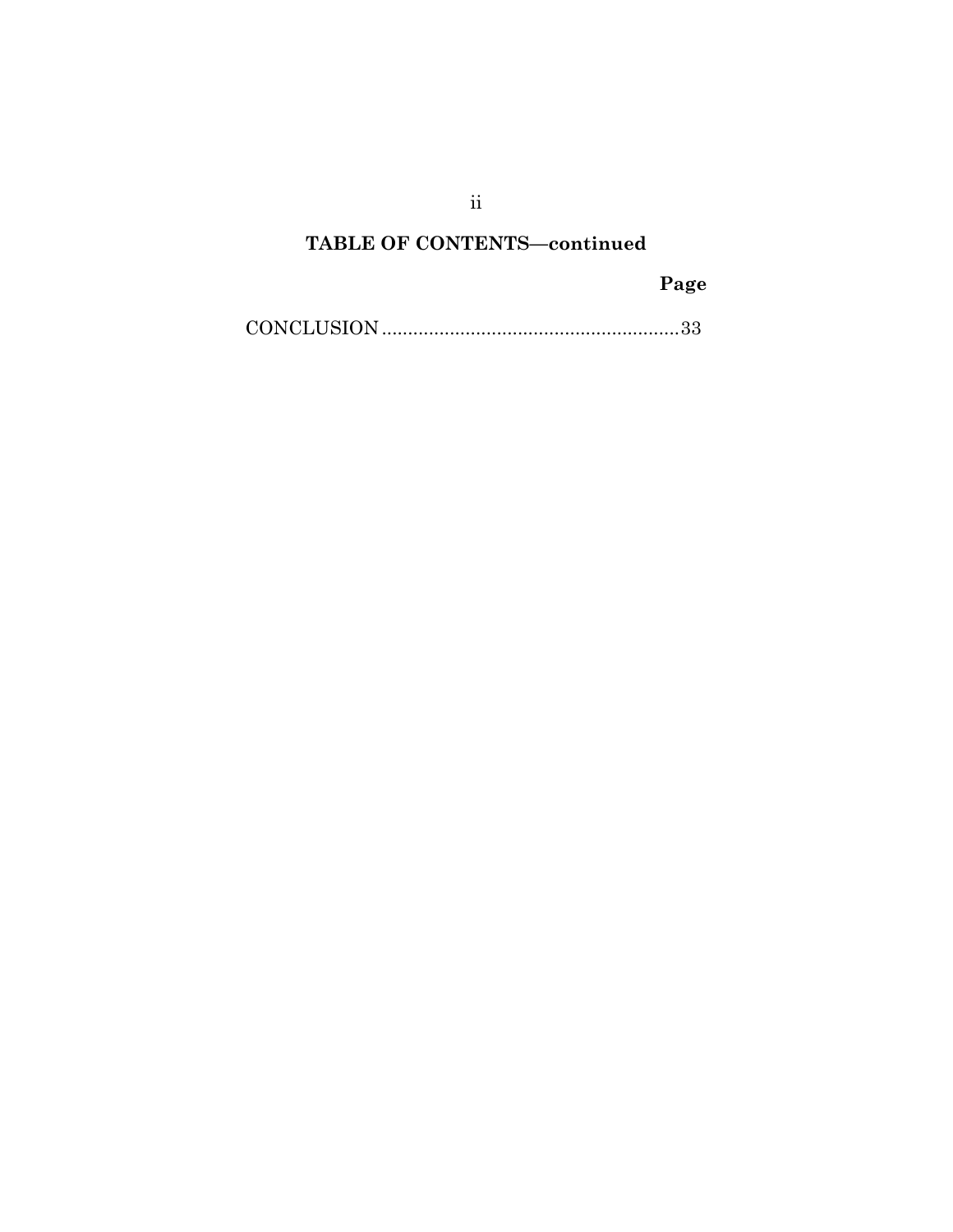# **TABLE OF AUTHORITIES**

# **Page(s)**

## **Cases**

| Abington Twp. Sch. Dist. v. Schempp,                                                                        |
|-------------------------------------------------------------------------------------------------------------|
| Allen v. Sch. Bd. for Santa Rosa Cnty.,<br>Fla.,<br>782 F. Supp. 2d 1304 (N.D. Fla.                         |
| Am. Humanist Ass'n, Inc. v. Douglas<br>Cnty. Sch. Dist. RE-1,<br>328 F. Supp. 3d 1203 (D. Colo. 2018)20, 21 |
| Am. Humanist Ass'n. v. S.C. Dep't of<br>Educ.,                                                              |
| Am. Legion v. Am. Humanist Ass'n,                                                                           |
| Borden v. Sch. Dist. of Twp. of E.<br>Brunswick,                                                            |
| Cal. Parents for the Equalization of<br>Educ. Materials v. Torlakson,                                       |
| Doe v. Duncanville Indep. Sch. Dist.,                                                                       |
| Doe v. Duncanville Indep. Sch. District,                                                                    |
| <i>Engel</i> v. <i>Vitale</i> ,                                                                             |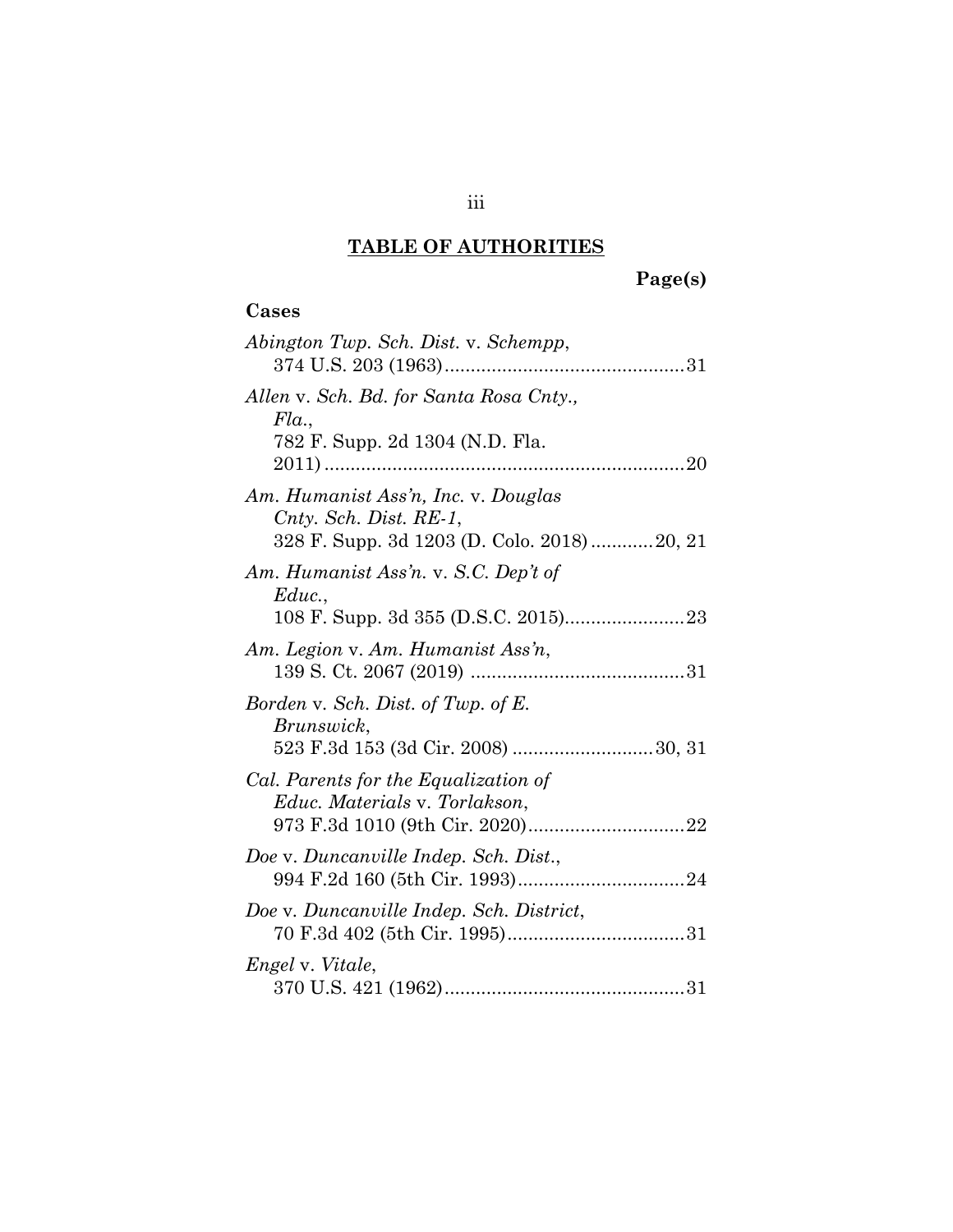## **TABLE OF AUTHORITIES—continued**

| <i>Espinoza</i> v. Mont. Dep't of Revenue,                                                |
|-------------------------------------------------------------------------------------------|
| Exxon Co., U.S.A. v. Sofec, Inc.,                                                         |
| Faulkner v. Univ. of Cincinnati,                                                          |
| Freshwater v. Mt. Vernon City Sch. Dist.<br>Bd. of Educ.,                                 |
| Garcetti v. Ceballos,                                                                     |
| Graver Tank & Mfg. Co. v. Linde Air<br>Prods. Co.,                                        |
| Knight v. Connecticut Dep't of Pub.<br>Health,                                            |
| Kountze Indep. Sch. Dist. v. Matthews<br>ex rel. Matthews,<br>No. 09-13-00251-CV, 2017 WL |
| Lamb's Chapel v. Ctr. Moriches Union<br>Free Sch. Dist.,                                  |
| Lee v. Weisman,                                                                           |
| Lee v. York City School Div.,                                                             |

iv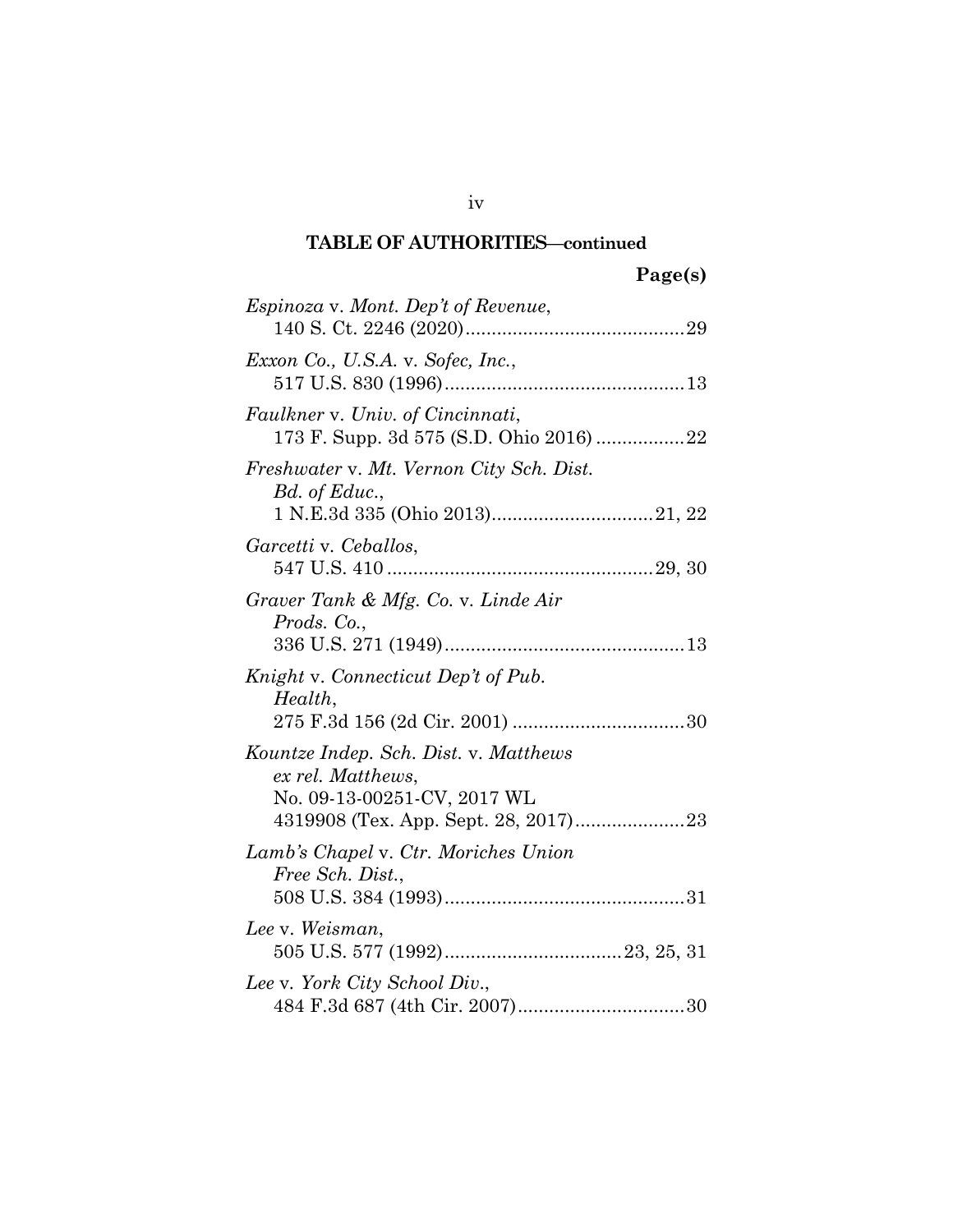## **TABLE OF AUTHORITIES—continued**

| Mahanoy Area Sch. Dist. v. B. L. ex rel.<br>Levy,                           |
|-----------------------------------------------------------------------------|
| Marchi v. Bd. of Coop. Educ. Servs. of<br>Albany,                           |
| A.M. ex rel. McKay v. Taconic Hills<br>Cent. Sch. Dist.,                    |
| New Jersey v. T. L. $O$ .,                                                  |
| Nurre v. Whitehead,                                                         |
| Pickering v. Bd. of Educ. of Twp. High<br><i>Sch. Dist. 205,</i>            |
| Ryan v. Mesa Unified Sch. Dist.,<br>195 F. Supp. 3d 1080 (D. Ariz. 2016) 25 |
| Santa Fe Indep. Sch. Dist. v. Doe,                                          |
| The Monrosa v. Carbon Black, Inc.,                                          |
| Warnock v. Archer,                                                          |

v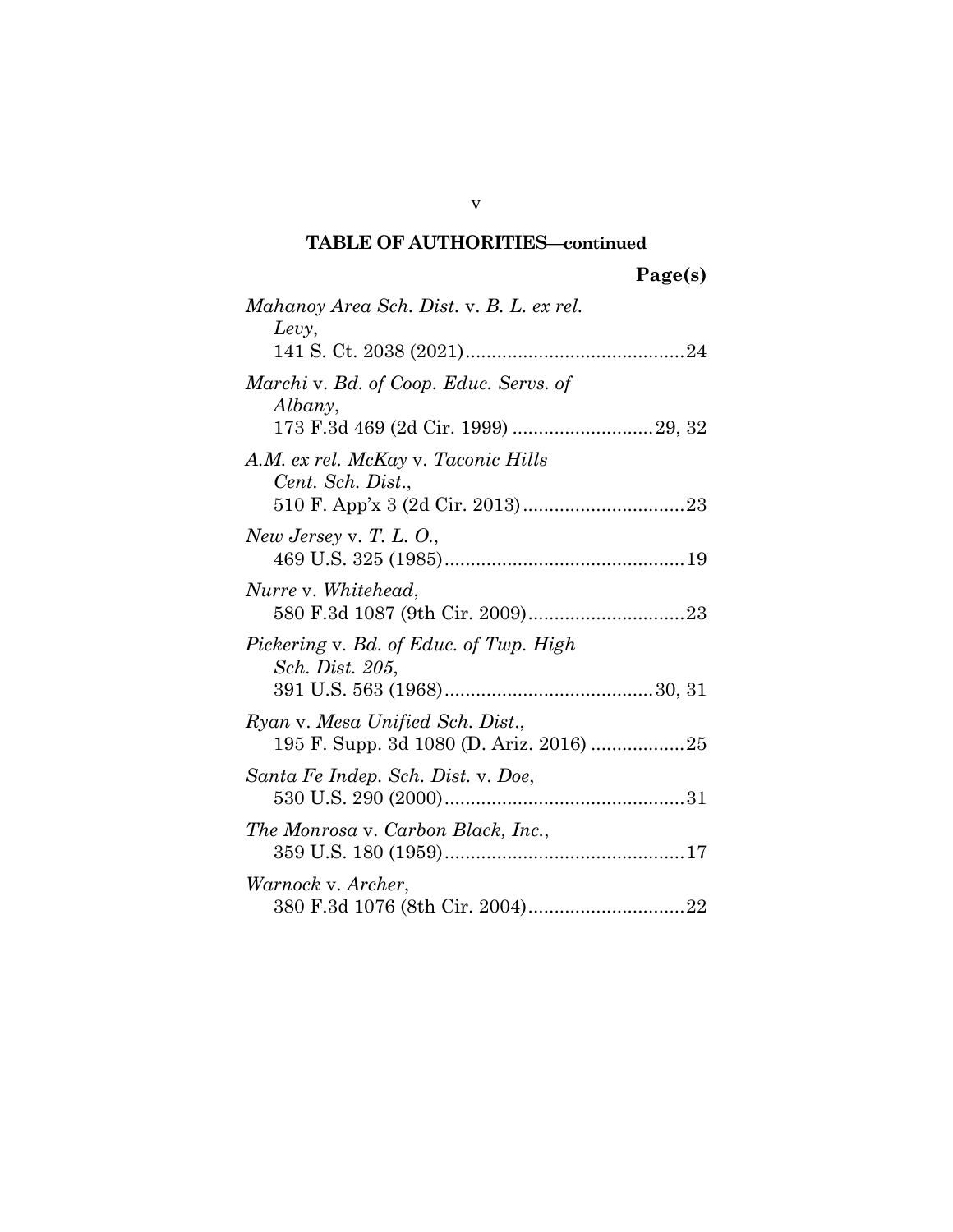## **TABLE OF AUTHORITIES—continued**

**Page(s)** 

## **Other Authorities**

| Kristen Taketa, California to Remove        |  |
|---------------------------------------------|--|
| Mayan Affirmation from Ethnic               |  |
| Studies after Lawsuit Argues It's a         |  |
| <i>Prayer</i> , L.A. TIMES (Jan. 18, 2022), |  |
|                                             |  |
| Stephen Shapiro, et al., SUPREME COURT      |  |
|                                             |  |

vi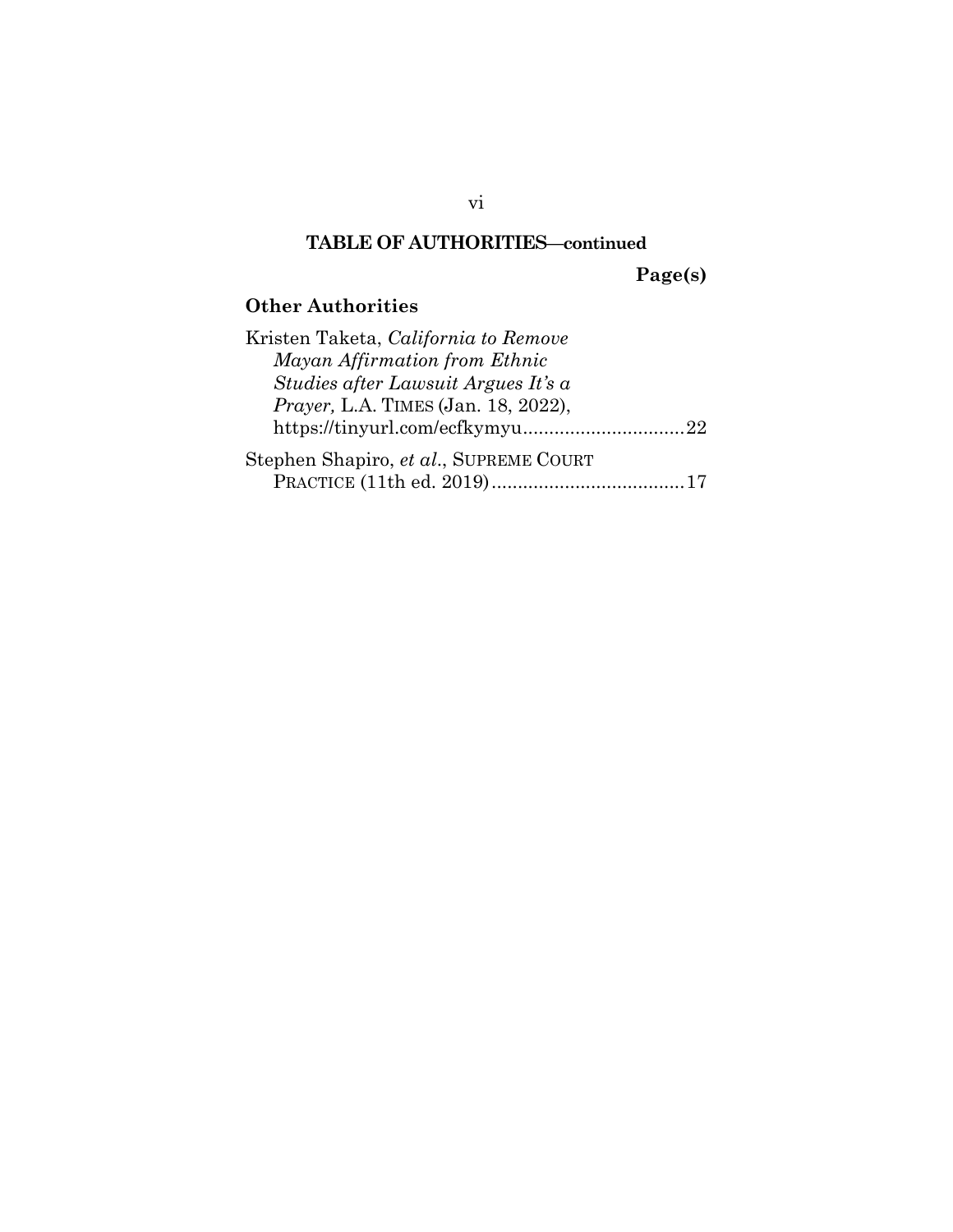## **BRIEF FOR AASA, THE SCHOOL SUPERIN-TENDENTS ASSOCIATION,** *ET AL.* **AS** *AMICI CURIAE* **SUPPORTING RESPONDENT**

#### **INTEREST OF THE** *AMICI CURIAE***<sup>1</sup>**

<span id="page-8-0"></span>AASA, The School Superintendents Association (AASA), founded in 1865, is the professional organization for some 10,000 educational leaders in the United States and throughout the world. AASA members range from chief executive officers, superintendents, and senior level school administrators to cabinet members, professors, and aspiring school system leaders. Throughout its more than 150 years, AASA has advocated for the highest quality public education for all students, and provided programing to develop and support school system leaders. AASA members advance the goals of public education and champion children's causes in their districts and nationwide.

The National Association of Elementary School Principals (NAESP) is the leading advocate for elementary and middle-level principals in the United States and worldwide. NAESP believes principals are the primary catalyst for creating a lasting foundation for learning, driving school and student performance, and shaping the long-term impact of school improvement efforts.

l

<sup>&</sup>lt;sup>1</sup> Pursuant to Rule 37.6, *amici* affirm that no counsel for a party authored this brief in whole or in part and that no person other than *amici* and their counsel made a monetary contribution to its preparation or submission. The parties have submitted blanket letters of consent to the filing of *amicus* briefs.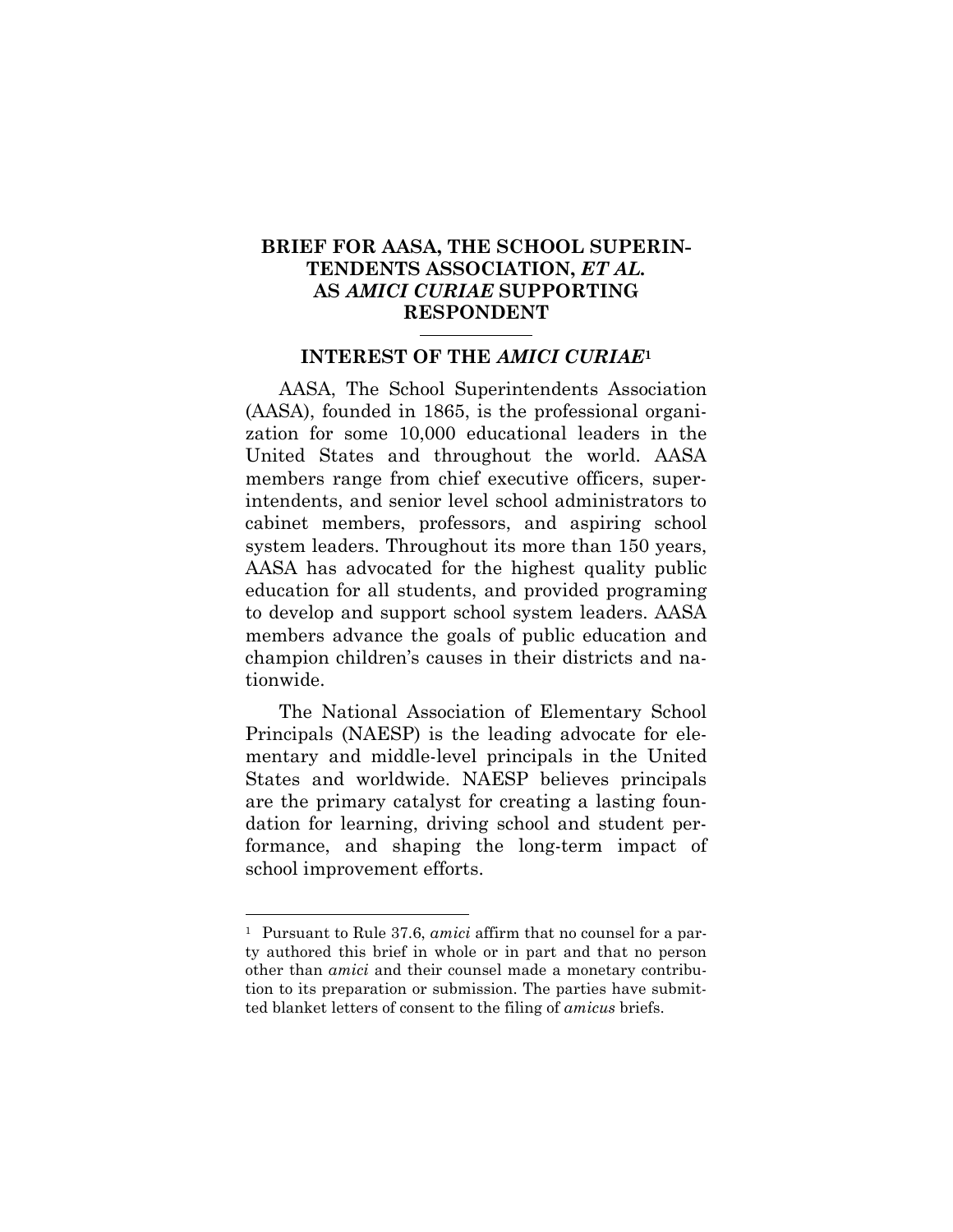The National Association of Secondary School Principals (NASSP) is the leading organization of and voice for middle level principals, high school principals, and other school leaders across the United States. NASSP seeks to transform education through school leadership, recognizing that the fulfillment of each student's potential relies on great leaders in every school committed to the success of each student.

The Washington Association of School Administrators (WASA) is an organization for professional administrators that is committed to leadership in providing equity and excellence in student learning. WASA's membership includes more than 1,900 members and is open to all educational administrators in central office, building management, and educational agency positions.

The issue in this case is one of enormous practical importance to *amici*, and to all educators who are responsible for maintaining a safe and effective system of public education. The rule embraced by petitioner inevitably will lead to disruption and coercion in public schools, while embroiling schools in lengthy and expensive litigation; the result predictably will harm students and undermine education. Because *amici* have extensive experience with, and a deep interest in, the resolution of such issues, they submit this brief to assist the Court with the resolution of this case.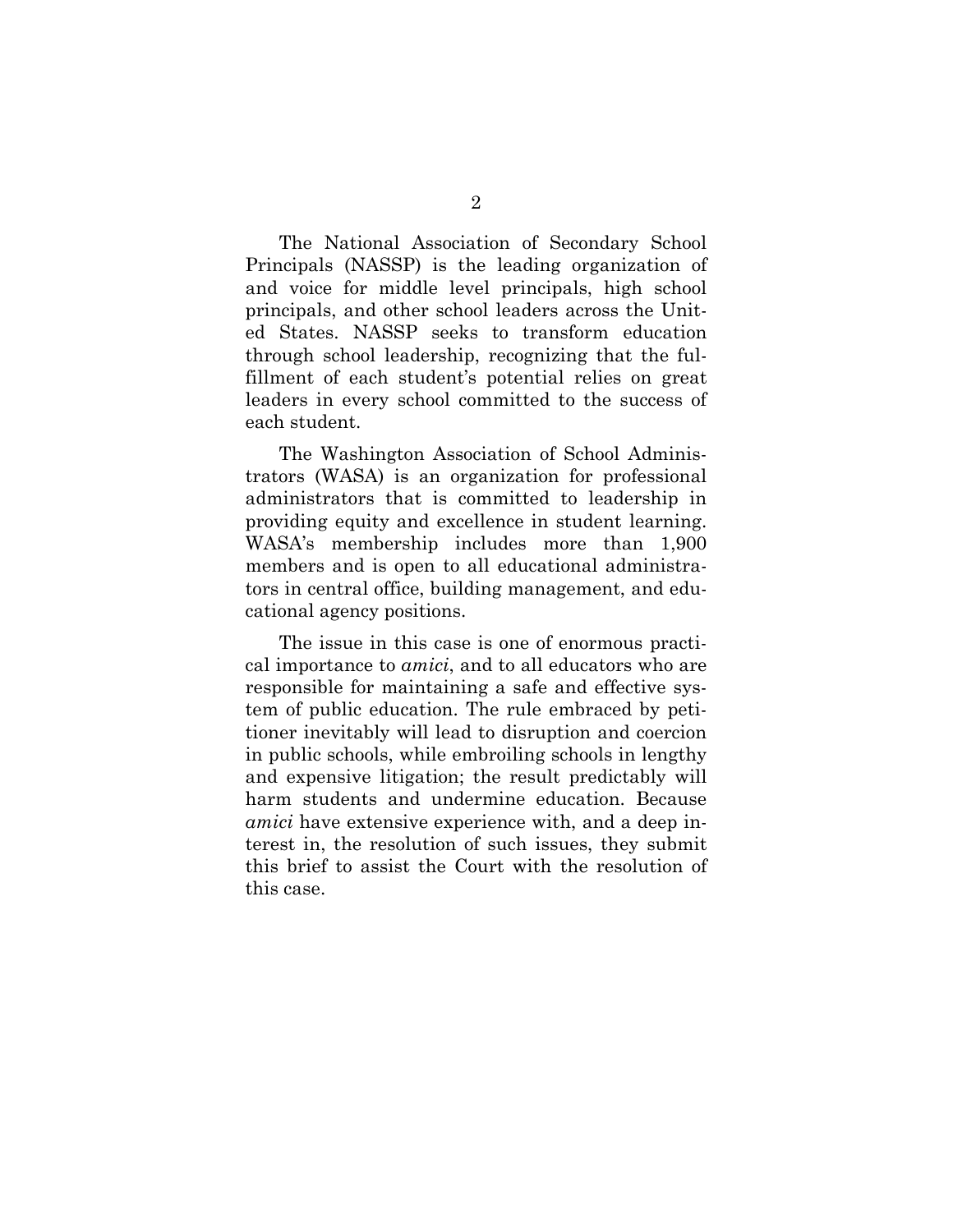## **INTRODUCTION AND SUMMARY OF ARGUMENT**

<span id="page-10-0"></span>**A.** Imagine the example of a public high school teacher, Ms. Chichester, who teaches a senior chemistry lab that meets during eighth period. Ms. Chichester's school learned that, over a period of years, she recited audible Christian prayers in her classroom with her chemistry students. When the superintendent expressed concern about this practice, Ms. Chichester informed the school that her religious beliefs "compel [her] to 'give thanks through prayer' at the conclusion of each [lab] 'for what the [students] had accomplished' and 'for the opportunity to be part of their lives through [chemistry].'" Pet. Br. 4 (citations omitted). Because, "like many religious individuals, [Ms. Chichester] sought to make [her] personal religious acknowledgement in situ, immediately before or after an undertaking" (*id*. at 28), she insisted that she must recite the prayers while kneeling in the center of her classroom, and must do so when the lab is complete but the students remain in the room and have not yet removed their schoolassigned protective goggles or cleaned their workstations. Virtually all the students in the class typically gathered around Ms. Chichester while she was praying and joined in her classroom prayers, although some (including those who are not Christian) informed their parents that they did so unwillingly, and only because they not want to stand out or run the risk that Ms. Chichester would dock their grades for failure to participate.

Ms. Chichester also invited other teachers and their classes to come to her classroom at the end of eighth period and join in her post-lab prayers, and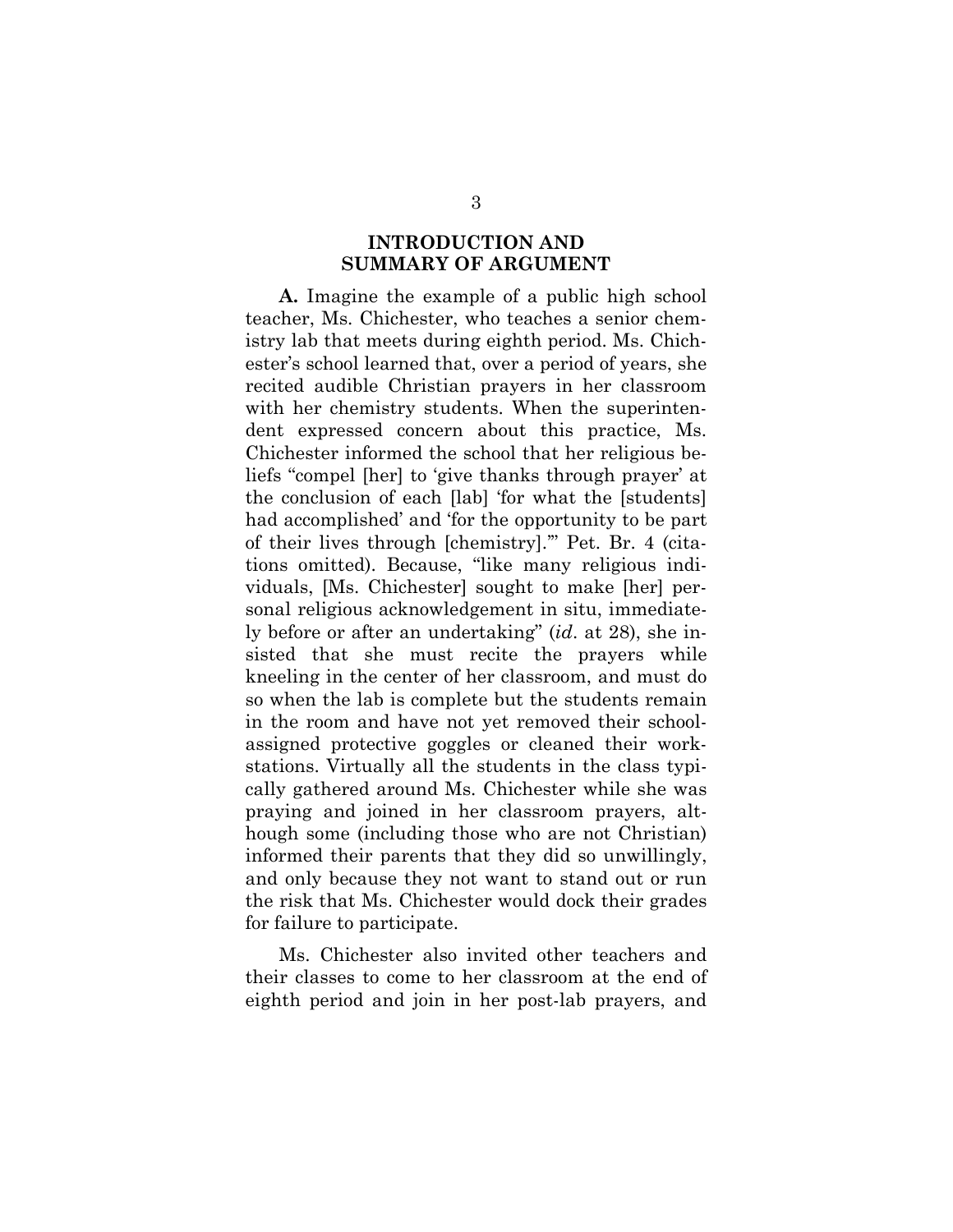some did. Because Ms. Chichester had posted to Facebook about her practice of in-class praying, members of the public who were present in school at the end of eighth period also rushed to join the prayers. In the confusion and tumult, students who were leaving class or on their way to other classes were knocked to the floor of the school's hallway. Meanwhile, community members who were concerned that Ms. Chichester would be denied the ability to pray threatened violence, forcing the school to hire additional security personnel.

Faced with this disruption, the school offered Ms. Chichester ways to accommodate her religious faith that would be less problematic. It told her that she could pray silently; or could pray audibly in place after the students had left the classroom; or could pray in the faculty lounge or other spaces adjacent to her classroom, at any time consistent with her work responsibilities. And it invited her to propose other ways to accommodate her religious interests with the school's practical concerns. But she refused to engage with the school, insisting that she would continue her current course unchanged into the future.

**B.** It hardly seems possible that the First Amendment gives Ms. Chichester the right to behave in this way—that is, that the Constitution requires a public school to allow a teacher to audibly pray, in the classroom, while her responsibilities to her class have not yet terminated, surrounded by students who join the prayer, in a manner that some students and parents find coercive, and in a way that causes broader disruption to school operations and injury to students. But that *is* this case. When coach Joseph Kennedy prayed, he was (1) on duty as a school foot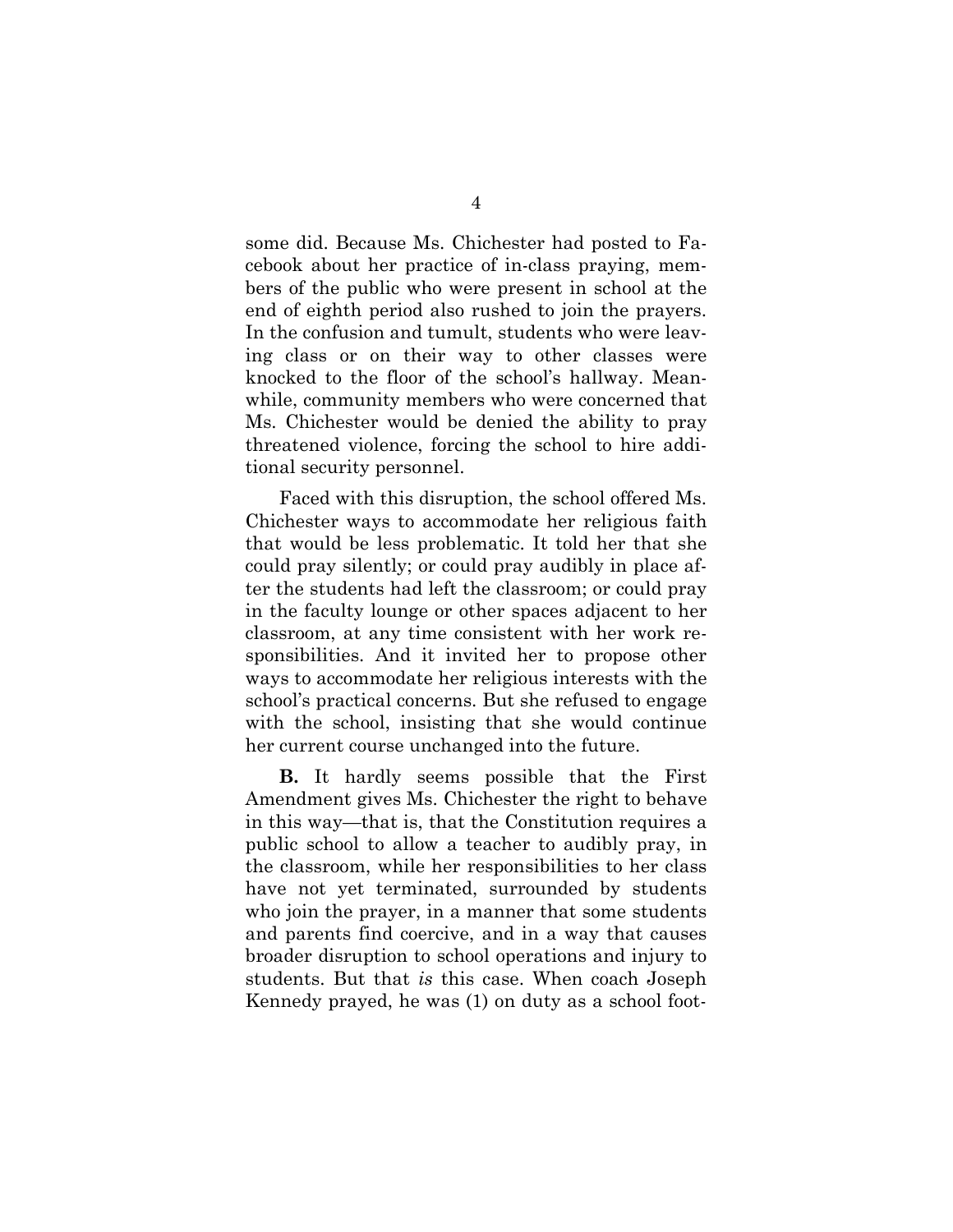ball coach, whose players had not yet removed their uniforms or left the field; (2) positioned in the center of the field; (3) surrounded by his team, who joined in his audible prayers, sometimes joined by the other team and by members of the public who had rushed onto the field; (4) in circumstances that some Bremerton players found coercive; and (5) the cause of extraordinary disruption. Kennedy's assertion that he actually sought only to pray quietly and by himself is not supported by the record, and this case therefore does not present the question how the First Amendment affects such hypothetical unobtrusive in-school religious displays.

**C.** In-school religious activity like Kennedy's often threatens to disrupt education and generate conflict, as persons of widely divergent religious beliefs operate in the same small space. Examples of such activity are myriad. To protect students, ensure a productive learning environment, and avoid Establishment Clause liability, administrators therefore must be able to institute reasonable accommodations that safeguard employees' free exercise of religion, even as they limit student-facing religious activity.

**D.** Tested under the proper standard, Kennedy's claim must fail. Kennedy spoke as an on-duty public employee, meaning that his speech—whether religious, political, or of any other character—could be limited, restricted, or altogether prohibited by his employer. But even if his speech is thought to enjoy a measure of constitutional protection, the District's interest in imposing reasonable limits on that speech should prevail. Kennedy's conduct was disruptive and coercive; it likely put the District in violation of the Establishment Clause; and the District made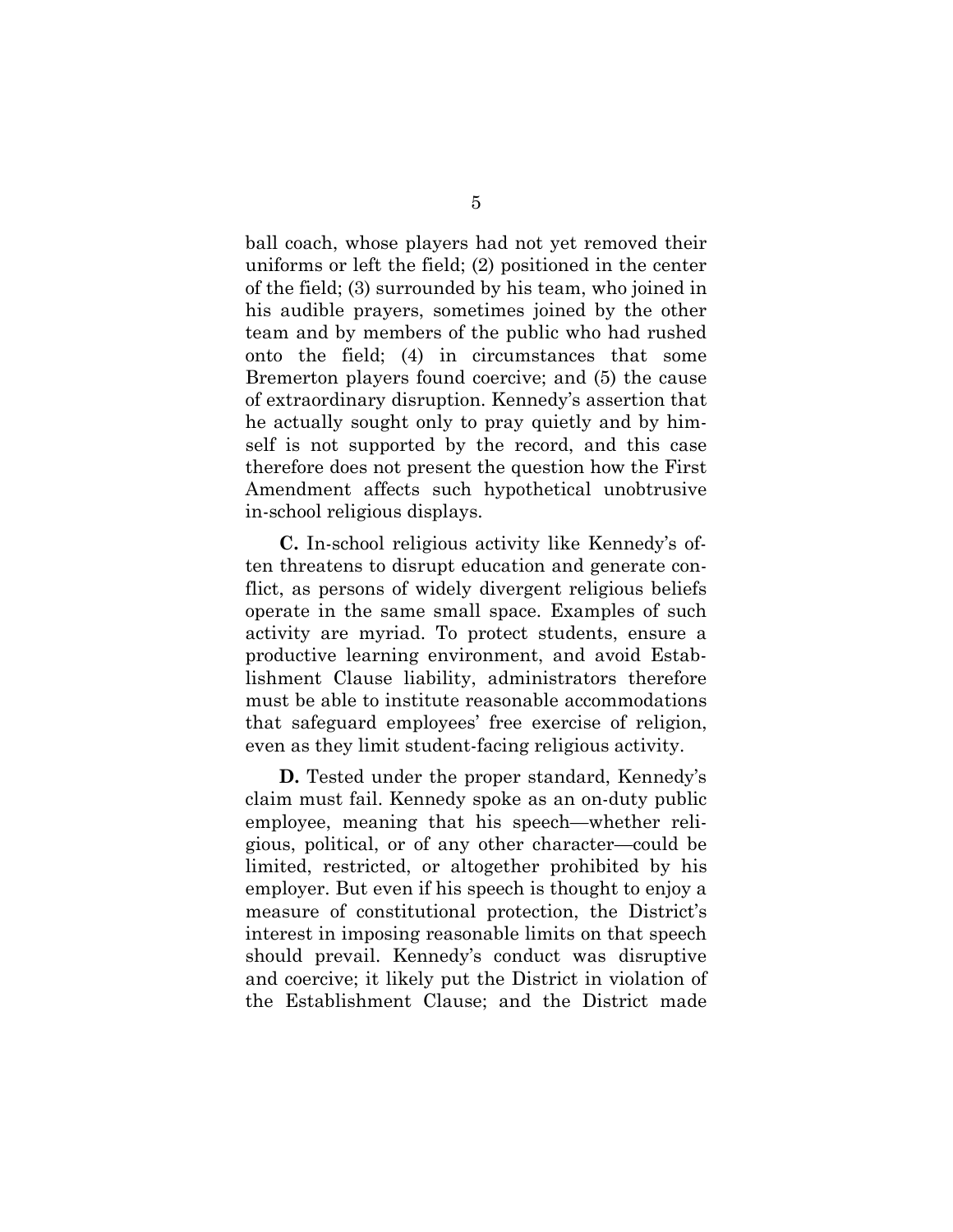every effort to accommodate Kennedy's religious beliefs.

#### **ARGUMENT**

#### <span id="page-13-1"></span><span id="page-13-0"></span>**I. Kennedy's speech had coercive and disruptive effects.**

Kennedy asks the Court to decide whether the Bremerton School District violated his First Amendment rights when he "los[t] his job" because "he knelt and said a quiet prayer by himself" after a football game. Pet. Br. i. But that question is not presented in the case: As both courts below found after a close review of the record, the conduct at issue is *not* "quiet prayer"; it is *not* Kennedy's attempt to "pray[] by himself"; and Kennedy did *not* "lose his job" for doing those things. Instead, for eight years Kennedy often prayed audibly with students while on duty as a football coach, in a manner that had a coercive effect on players and that ultimately caused significant harm and disruption to the school. Yet the District still went to extraordinary lengths to accommodate Kennedy's religious practices, specifically and repeatedly offering him an opportunity to pray either quietly or by himself—that is, *exactly* what he now says he wanted to do.

Because the Court cannot, on this record, decide the question presented by Kennedy, it should dismiss the petition as improvidently granted. And if the Court does resolve the case on the merits, it should do so with regard for Kennedy's actual behavior: that of an intransigent public-school employee whose conduct infringed the rights of students, detracted from his school's educational mission, and placed the District in an impossible bind.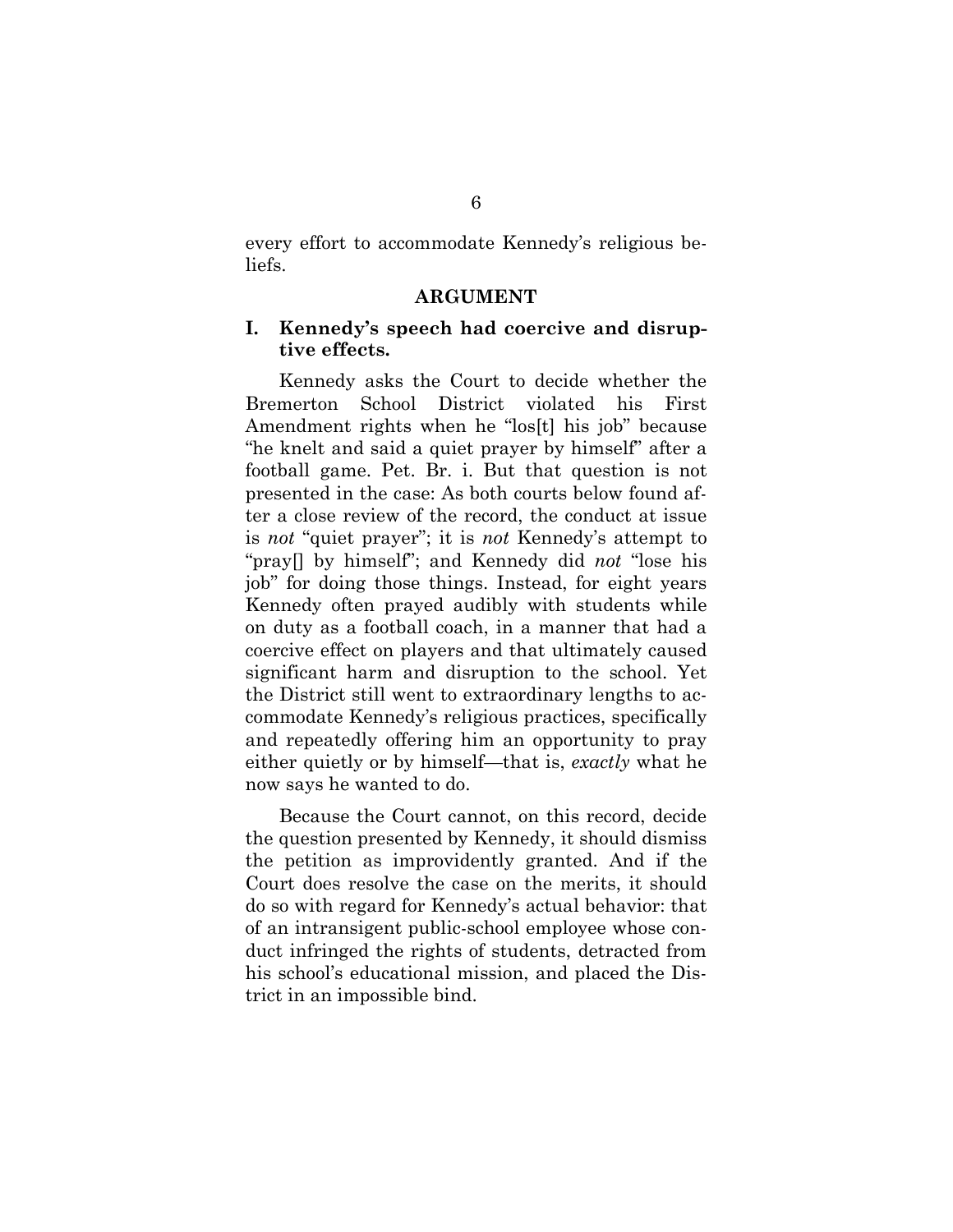## <span id="page-14-0"></span>**A. Kennedy recited audible and obtrusive prayers while he acted in his capacity as a school coach.**

In early September 2015, the District's administrators learned that Kennedy, then an assistant coach for the school's varsity football team, had for several years been praying, before and after games, with students under his supervision. JA24-29, JA40- 41. After games, his practice was to stand at midfield on the 50-yard line and pray aloud, surrounded by "a majority of [his] team," often kneeling with their heads bowed. JA40, JA126. Sometimes Kennedy would invite opposing teams and their coaches to gather around him as he gave religious speeches. JA77, JA229. The District's administration became concerned that Kennedy's prayers, on school property and surrounded by students Kennedy supervised, undermined safety at District events, threatened the religious-liberty rights of students and families, and "expos[ed] the District to significant risk of liability." JA41; see JA81, 95, 106.

After a game on Friday, September 11, Bremerton's athletic director observed Kennedy's post-game prayer and shook his head. JA269-271. That night, Kennedy posted on Facebook: "I think I just might have been fired for praying." JA271. Kennedy's Facebook post touched off a firestorm. An "explosion" of angry calls and emails poured into the school, denouncing the purported decision to fire Kennedy. JA256. Bremerton's principal, athletic director, and head football coach were flummoxed by these events. None of them had told Kennedy that he had been or would be fired. JA228, 230.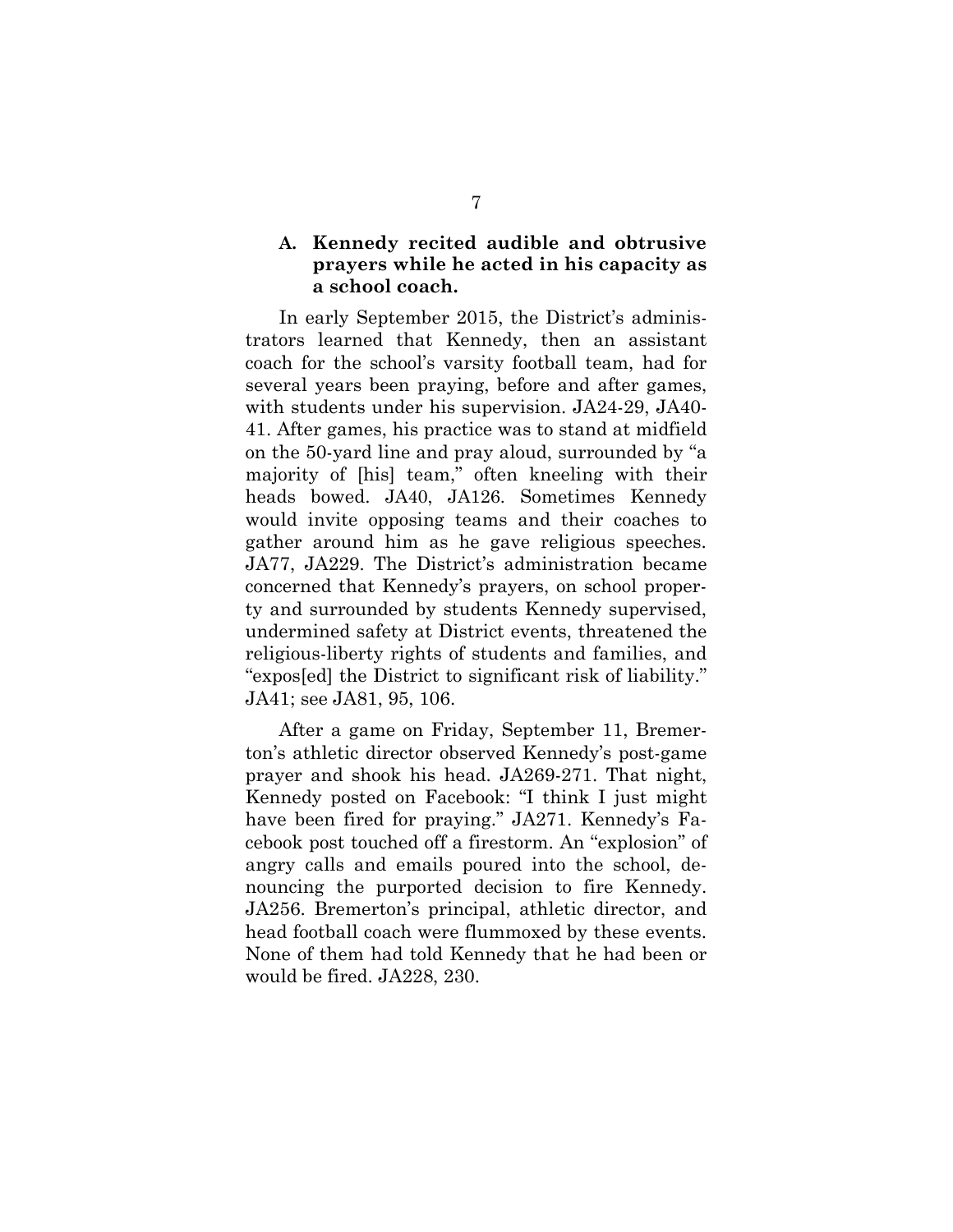On September 17, the District's superintendent, Aaron Leavell, wrote Kennedy a first email of official guidance. Leavell told Kennedy that, while on duty, he was "free to engage in religious activity, including prayer, so long as it does not interfere with [his] job responsibilities." JA45. Leavell added that any such prayer should be "physically separate from any student activity, and students may not be allowed to join such activity." JA45. If Kennedy allowed students to join him in prayer, there was a risk of "alienation" among players who did not wish to pray. JA44. This "risk" was real; a parent subsequently told the District that their football-player son had felt "compelled to participate" in Kennedy's prayers. JA234.

Kennedy initially followed Leavell's instructions. The motivational speech he gave after Bremerton's September 18 game was secular. JA53, 364. Kennedy told a local newspaper that, as was perfectly acceptable under Leavell's guidance, he had returned to pray at midfield after students had left. JA53. Consequently, the coach cancelled a meeting that Leavell had proposed to hold with Kennedy about the latter's concerns, writing: "Not a big deal [to meet] anymore. \* \* \* Proud of BHS!!!!! Go Knights!" JA58. No students visibly prayed with Kennedy at football games over the next month. JA356. From the District's perspective, the matter was resolved.

On Wednesday, October 14, however, Kennedy's posture appeared to shift. Newly hired attorneys wrote to the District, declaring that at the next game Kennedy would "continue his practice of saying a private, post-game prayer at the 50-yard line." JA62-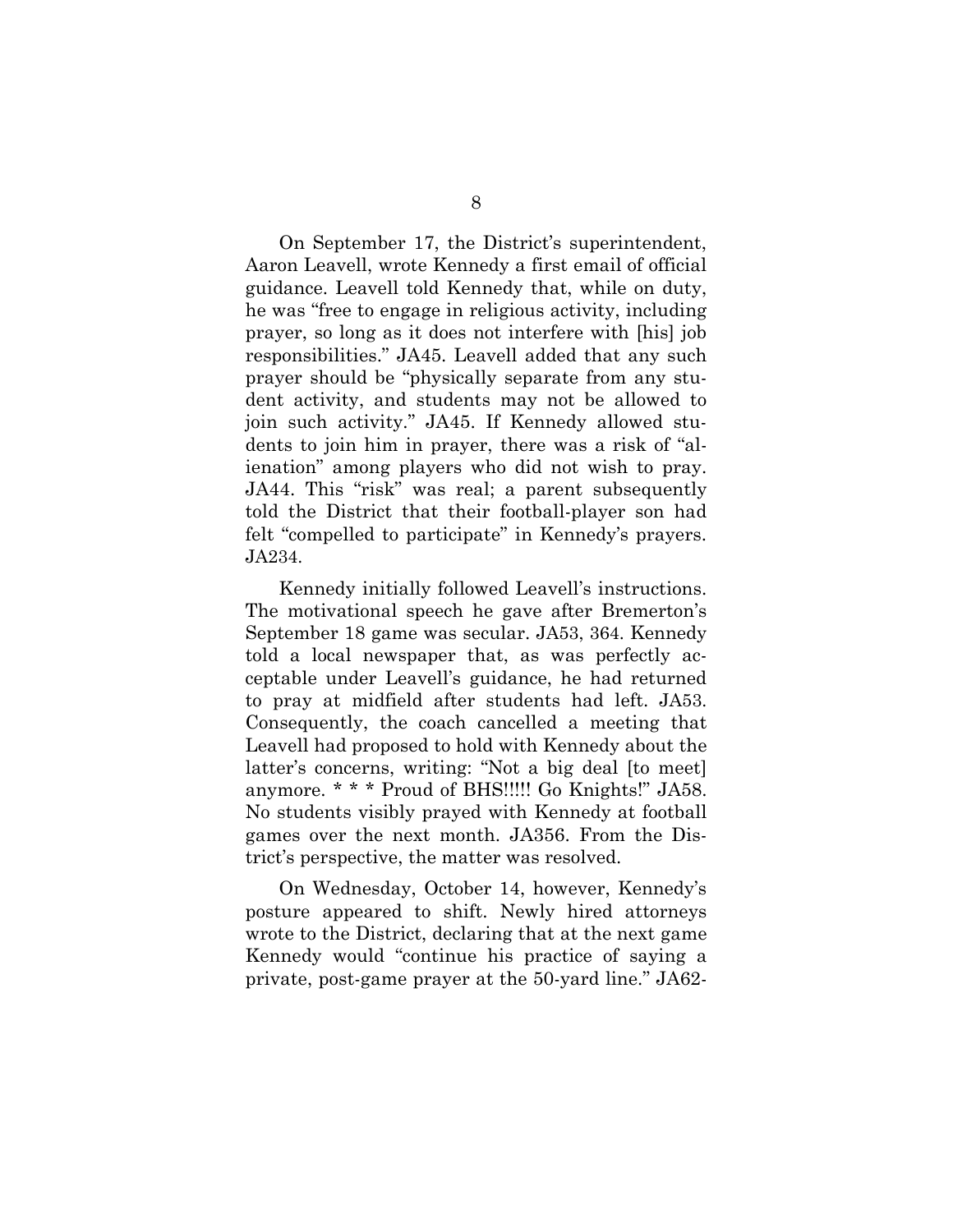72. The letter demanded that the District rescind Leavell's September 17 guidance. JA62-72.

 As the District knew from Kennedy's past behavior, however, the practice he sought to "continue" was not one of private prayer; indeed, Kennedy had stated that his intention was to continue to pray "audibly" with any student who joined him. JA63, JA70-71. The District therefore reasonably understood from Kennedy's demand that he "had specifically expressed his intention to pray with students on the field." JA354. "At no point" "did Mr. Kennedy or his representatives ever modify" that demand. JA354. In fact, Kennedy later stated that "I wasn't going to stop my prayer because there was kids around me." JA295. Against this background, as Judge Smith noted below, it was a "deceitful narrative" for Kennedy's counsel to represent that their client would be "continu[ing]" past practice by saying a "private" prayer, given that Kennedy had "added an increasingly public and audible element to his prayers over \* \* \* seven years." Pet. App. 41.

 The District wrote back to Kennedy, reiterating its desire to find a solution that allowed him to heed his religious conscience, while shielding students from pressure to engage in a prayer that might not correspond to their or their parents' faith. JA76-81. Despite the District's overtures, Kennedy publicly announced he would resume his post-game practices. JA74; see Pet. App. 138.

And he did. Following the final whistle at the October 16 game, Kennedy began to pray at midfield, out loud, "in the midst of" players. JA82, 297; Pet. App. 41. In addition, many adults—including a state representative—rushed out of the stands to join him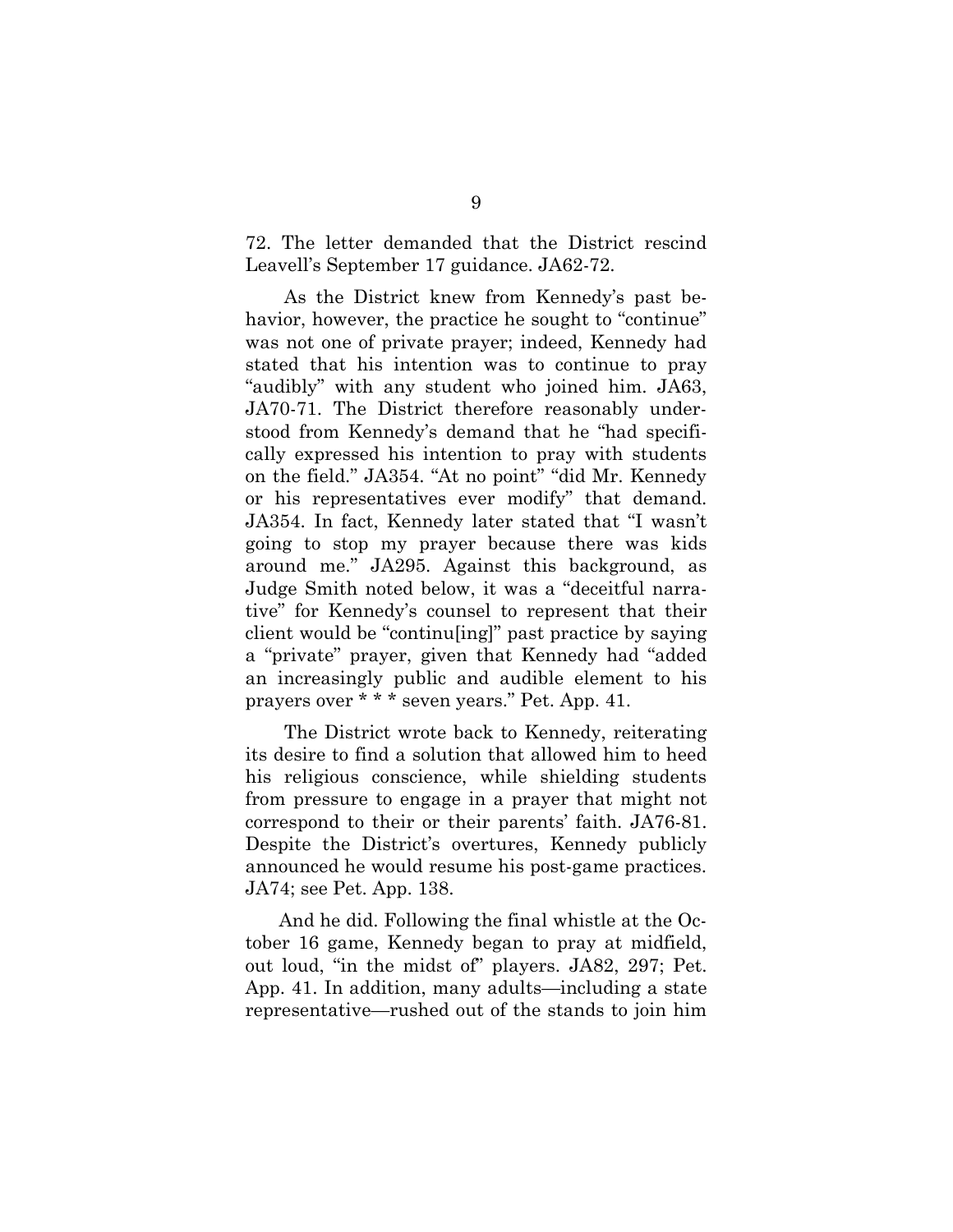in prayer, knocking over members of the school band and cheer team. JA298, 354. Representatives of the news media added to the crowd.

Parents of students who had been knocked to the ground complained. JA181. Bremerton's head coach became concerned that his players, as well as cheerleaders and band members, would be unsafe at future games if Kennedy's behavior drew nonplayers onto Bremerton's field. JA347. The head coach and other staff also stated that they themselves felt "physically threatened" in the wake of the stampede to join Kennedy and in the generally tense atmosphere that had come to surround the school's football program. Pet. App. 3; see JA347. Concerns for student and staff safety forced the District to arrange with the Bremerton Police to keep adults off the field, and to issue several communications indicating that public access to the field would not be allowed. JA181.

(In addition to protecting its students, the district feared that allowing the public to join Christian prayer on the field would require granting similar access to school property for other religious groups. JA101, 180-81. Satanists had notified the District that they intended to conduct ceremonies on the field after games if Kennedy and members of the crowd were allowed to pray at midfield. JA100-101.)

For a third time, Superintendent Leavell wrote Kennedy, asking that he stop praying where he was observable by students and the public while on duty. JA90-95. Leavell again assured Kennedy that his beliefs "can and will be accommodated" and offered to reserve any of several areas, such as "a private location within the school building, athletic facility or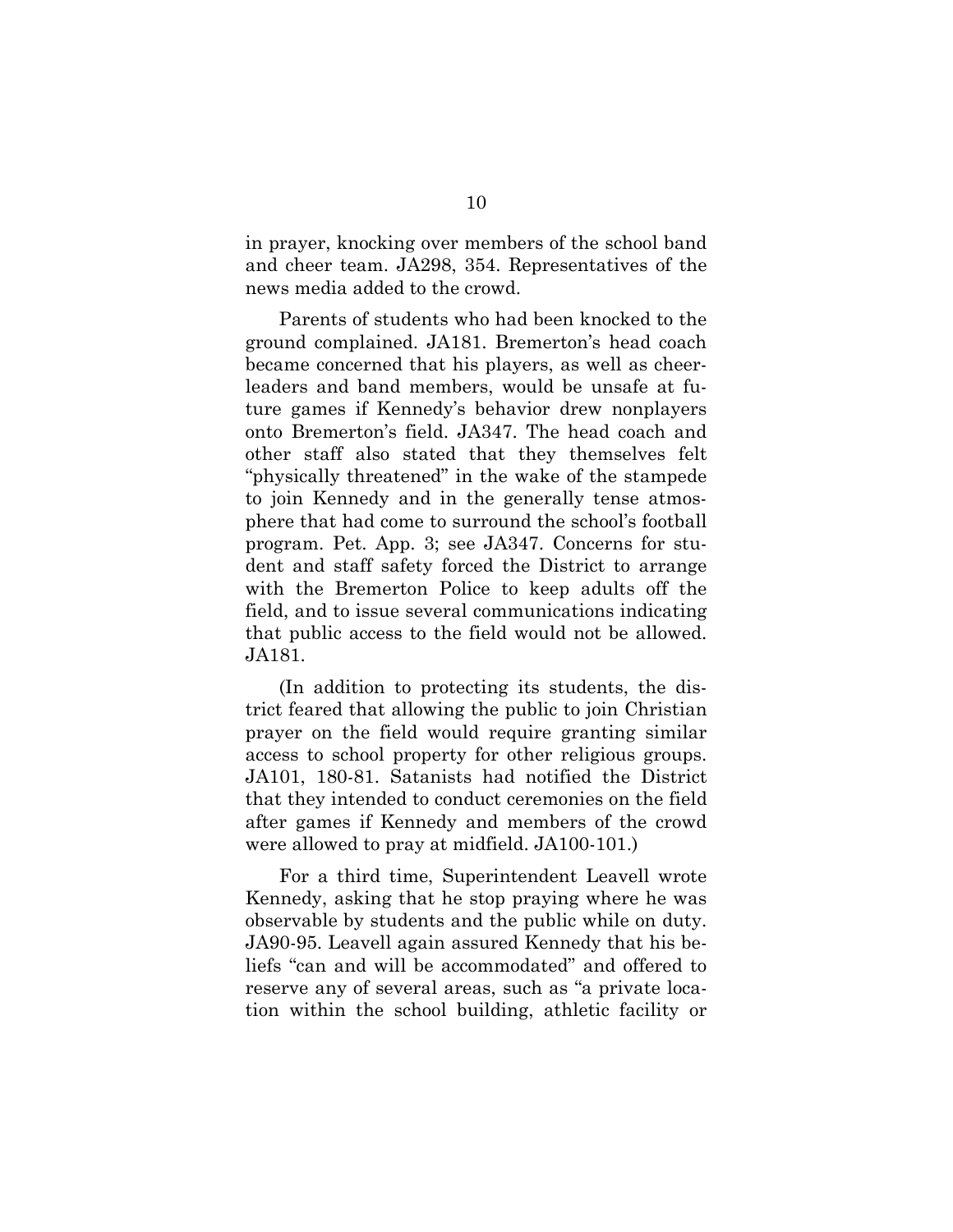press box" where Kennedy could pray before and after games. JA93-94. Leavell also reiterated that he would be happy for Kennedy to propose other accommodations. JA93-94. And Leavell emphasized that the District "does not prohibit prayer or other religious exercise by employees while on the job," although it was concerned that "a court would almost certainly find" the coach's public, demonstrative prayers "to constitute District endorsement of religion in violation of the United States Constitution." JA91, 93.

In fact, the District believed that "any reasonable observer" would view Bremerton as sanctioning Kennedy's conduct—thus threatening Establishment Clause liability—if he were allowed to pray in the way that he demanded. JA93,106-107. That was so because:

- Kennedy was widely recognized to be on duty until "the last kid leaves" the game. JA92, 276.
- Bremerton students had crowded around Kennedy as he prayed and made his religiously themed motivational speeches. JA126.
- Kennedy's religious conduct happened at the expressive focal-point of the field on which Kennedy was allowed "solely by virtue of [his] employment by the District," and while he was wearing "BHS-logoed attire." JA92.

Kennedy did not respond to Leavell's proposed accommodations. JA306. Nor did he respond to the District's suggestion that he propose his own suitable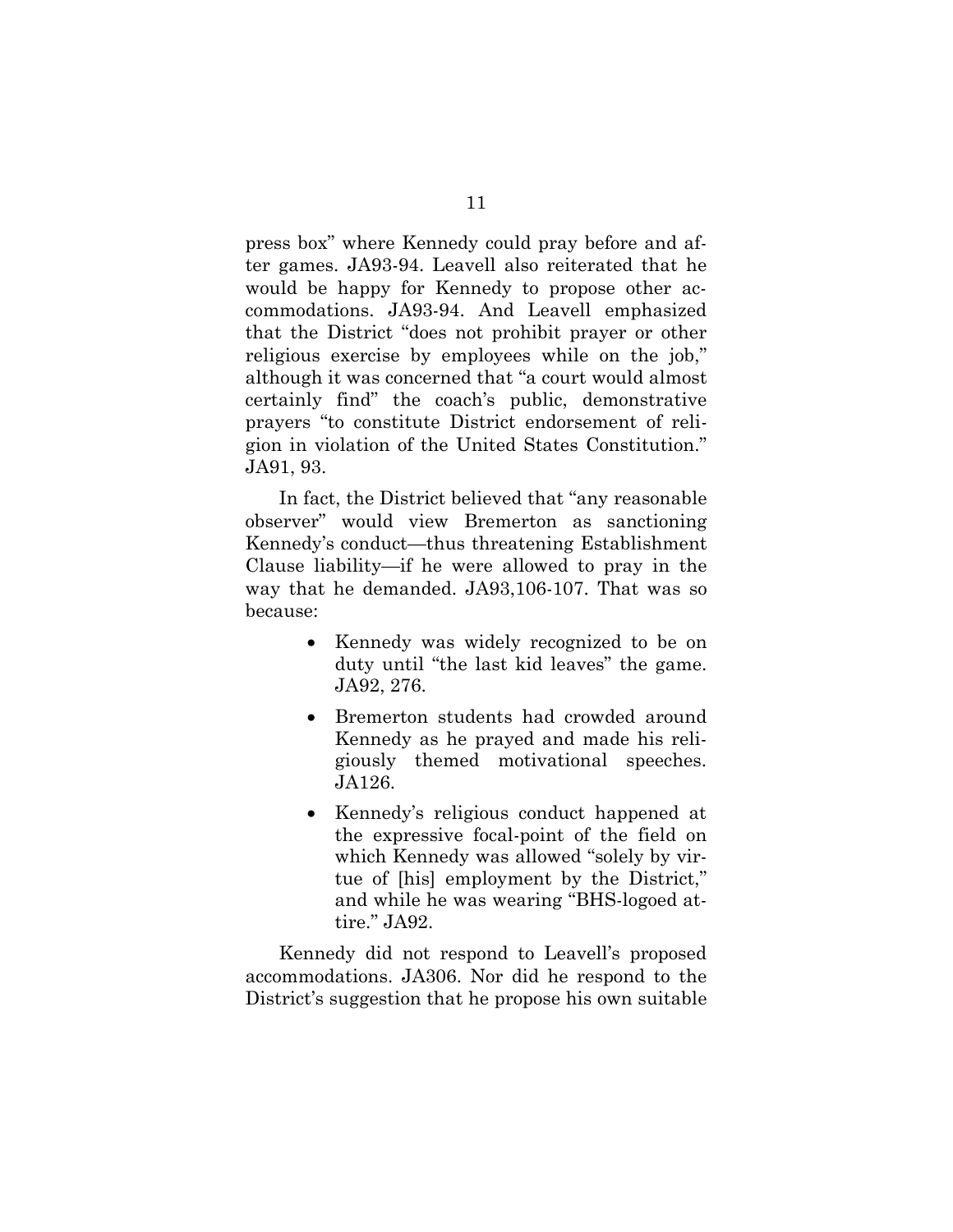accommodations. Instead, the coach informed the media that he planned to continue his public prayers, in the way he always had (*i.e*. "audibly," surrounded by students and possibly community members, to whom his comments would at least partially be directed). See JA106.

After Kennedy prayed at midfield twice more, again joined on the field by unauthorized members of the public, Leavell wrote him a fourth letter about his conduct. JA102-103, 238. Unlike the first three, this communication was disciplinary: Leavell placed Kennedy on paid administrative leave for repeatedly defying District directives. JA103. Even so, however, Leavell declared yet again that "the District remains willing to discuss ways of accommodating your private religious exercise." JA103. Meanwhile, players' parents thanked the District for ending "awkward situations where [members of the team] did not feel comfortable declining to join with the other players in Mr. Kennedy's prayers." JA359.

As he had in prior weeks, however, Kennedy refused to engage with his employer. Instead, he spent his leave on a media circuit, seeming to maintain his demand that the District abandon any oversight of his on-duty religious practices. JA190, 354. Later, Kennedy ignored repeated attempts by the District to schedule an end-of-year evaluation. JA359. When his contract expired, Kennedy did not apply to coach the following season. JA178.

#### <span id="page-19-0"></span>**B. The record demonstrates that the District acted reasonably.**

1. Against this background, Kennedy paints a very different picture of his behavior. He insists over and over again, in intemperate terms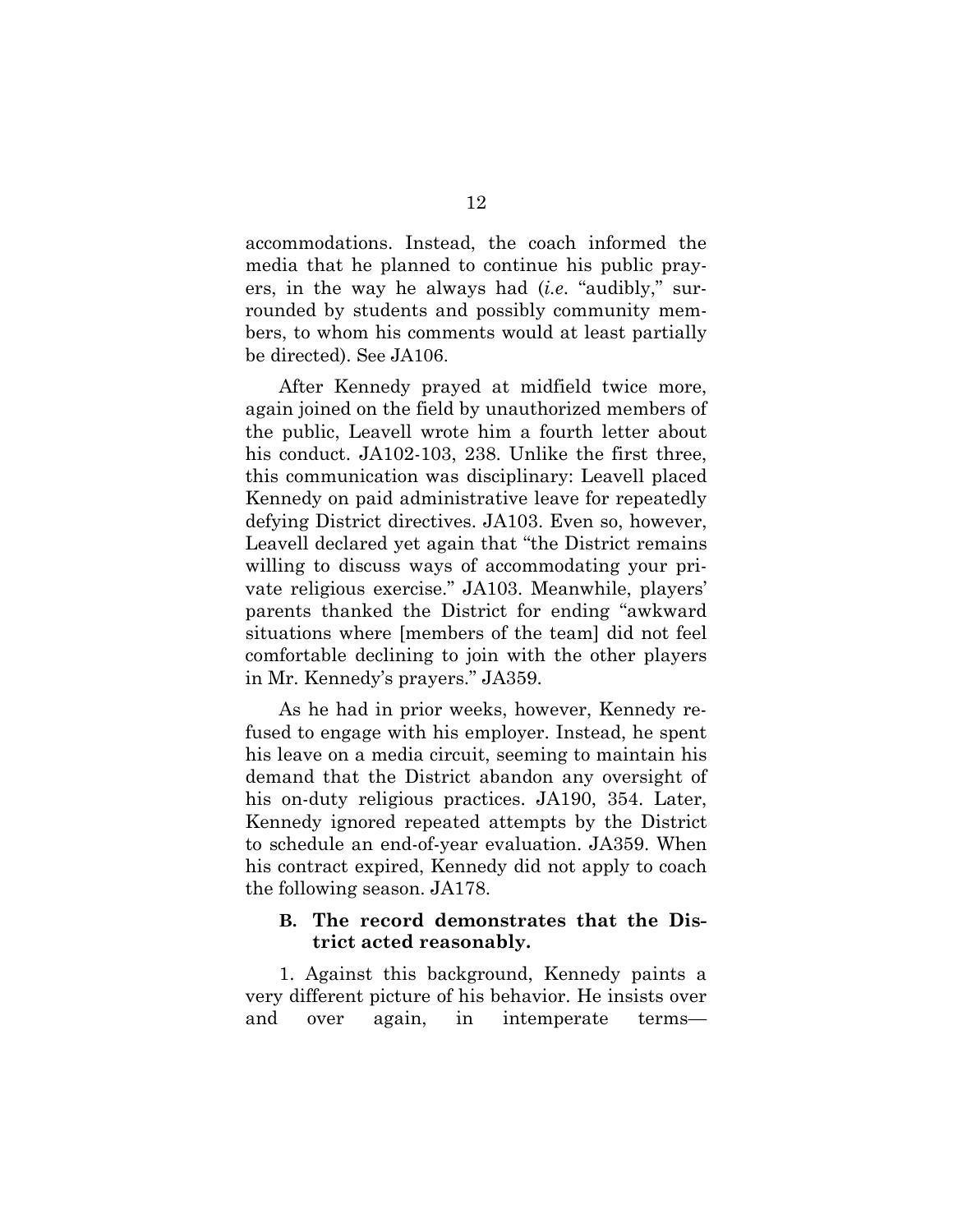"remarkabl[e]"! "[e]ven more remarkabl[e]"! (Pet. Br. 1)—that he sought to recite a "quiet prayer by himself" (*id.* at i), but was denied "all rights to individual expression on school grounds." *Id.* at 2.

But Kennedy cannot prove his case by yelling loudly and larding his argument with adjectives, and his picture of events is belied in key respects by the record and the findings of both courts below. Those courts determined that there was "no dispute" that Kennedy was on the job when he prayed. Pet. App. 15; see *id.* at 148-49. They also found that Kennedy refused to engage with the District's reasonable accommodations. See *id*. at 10, 139. Absent the most "obvious and exceptional showing of error"—which Kennedy has not even attempted to make—it is this Court's practice to accept as definitive such "concurrent findings of fact by two courts below." *Graver Tank & Mfg. Co.* v*. Linde Air Prods. Co.*, 336 U.S. 271, 275 (1949); see *Exxon Co., U.S.A.* v*. Sofec, Inc.*, 517 U.S. 830, 841 (1996).

<span id="page-20-1"></span><span id="page-20-0"></span>And the findings below are confirmed by the record, which demonstrates that, in all material respects, Kennedy acted just like our hypothetical Ms. Chichester:

*Kennedy did not pray privately.* Kennedy's prayers often were not private or silent; to the contrary, they were audible, demonstrative, and overtly religious. As the photos included in Bremerton's brief illustrate, the prayers came to include dozens of persons, including most members of Bremerton's team, players from other teams, and members of the public. See Resp. Br. 4, 8. This is a far cry from Kennedy offering "a quiet prayer by himself."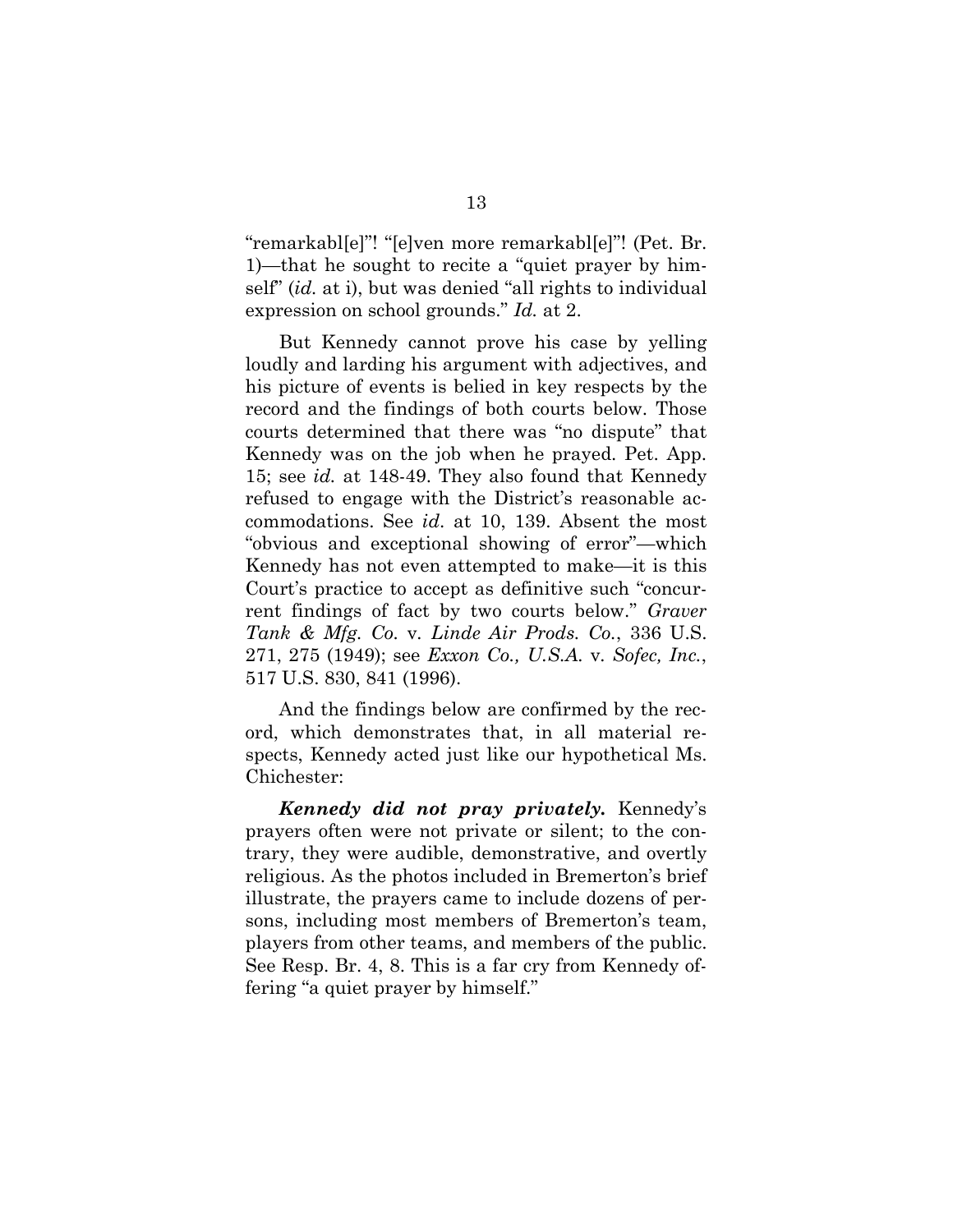*Kennedy's religious display was coercive.* Kennedy declares that he did not "coerce[]" students to join his prayers, by which he evidently means that he did not expressly instruct or request players to pray. Pet. Br. 5 (internal quotation marks omitted). But his prayer practice surely had a coercive impact on players. He engaged in religious speech on the field, immediately after games, at a time when he was acting in his role as coach; as the district court explained, "[a]ll of the evidence, including Kennedy's own testimony, confirms that his job responsibilities extended at least until the players were released after going to the locker room." Pet. App. 17 (internal quotation marks omitted). Kennedy himself acknowledged that he was on duty post-game "until the last kid leaves" and maybe even an "hour after that." JA276; see also JA287 (Kennedy agreeing that he had "responsibilities for the players" in those situations in which he "had been joined by [his] players and players from the other team and [he was] holding up the helmets.").

Even in the most benign circumstances, religious speech offered by such a figure, on school grounds, in the presence of the entire team, has a powerful impact on students; as the district judge noted when denying Kennedy's request for a preliminary injunction, coaches "can be monumental figures in a kid's life." Pet. App. 286. Kennedy agreed: "for some kids, the coach might even be the most important person they encounter in their overall life." JA323-325.

And here, the impact was not wholly benign. Unavoidably, a student in such circumstances will feel compelled to join in a coach's or other teacher's religious speech so as not to alienate a figure who has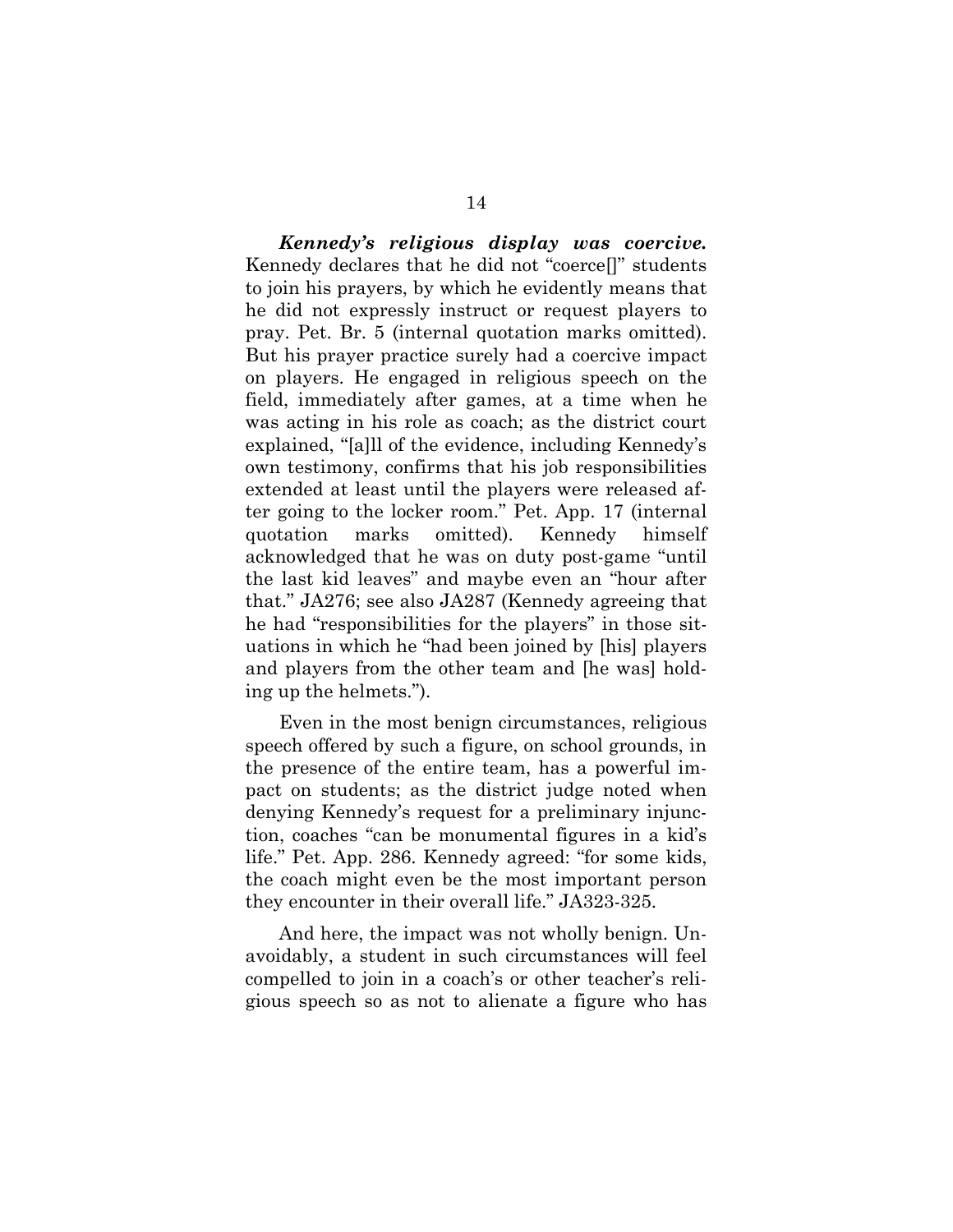authority over the student's academic or athletic lives, and so as not to stand apart from teammates or classmates. That danger was hardly hypothetical: players and their parents complained to the school (but, revealingly, not directly to Kennedy) that students felt pressured to participate in Kennedy's prayers. It is unlikely to be coincidental that numerous students prayed *with* Kennedy on repeated occasions, but that none felt moved to visibly pray after games when Kennedy did *not* pray in front of them. Pet. App. 157.

*Kennedy's prayers were disruptive.* Kennedy's religious speech was profoundly disruptive of regular school operations. His practice of praying audibly, at midfield, immediately after games, with the invited participation of the opposing team, ultimately involved dozens of participants, as members of the public rushed onto the field and knocked students to the ground. The on-field assembly took on the character of an uncontrolled political rally; the tumult required the District to add additional security. Indeed, the disruption ultimately forced Bremerton's head football coach to leave his own position, "withdraw[ing] from the program and student-athletes [he] had been devoted to for eleven years," because of the "negative," "unsafe situation" caused by Kennedy's conduct. JA346-347.

The disruption also led Kennedy to abandon his school responsibilities. Although Kennedy had been told, and agreed, that he remained on duty after games, the District received indications that he neglected his job duties to instead attend to the media and public. The head coach, for example, found that "Mr. Kennedy failed to supervise student-athletes af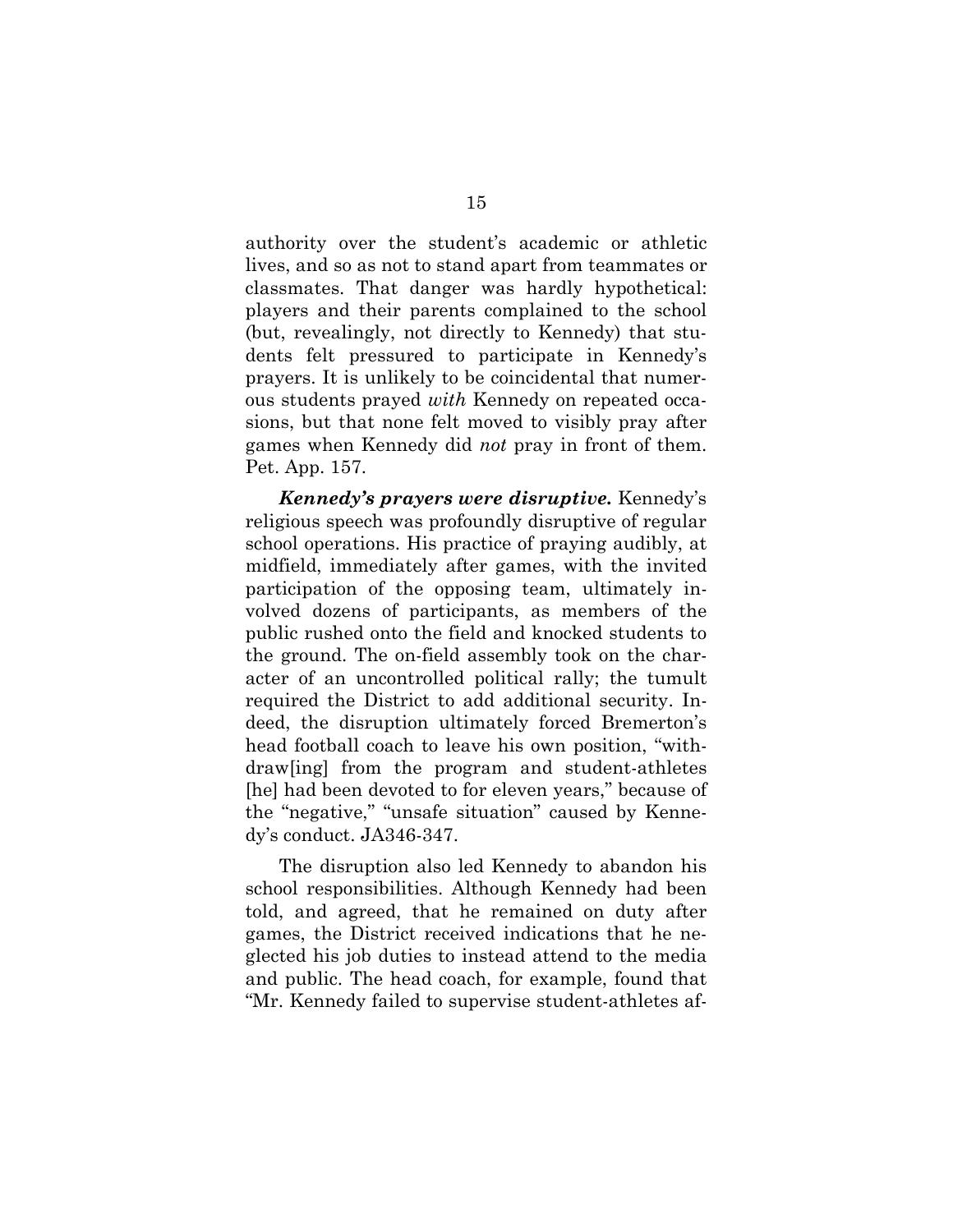ter games due to his interactions with media and community. \* \* \* Prior to his public defiance of district directions, Mr. Kennedy had assisted in student supervision. However, most of the season he did not supervise student-athletes after games." JA114. Kennedy also missed practices for press conferences and media interviews. JA189.

*The District repeatedly sought to accommodate Kennedy's religious beliefs.* Finally, Kennedy's suggestion that he was denied "all rights to individual expression on school grounds" (Pet. Br. 2) bears no resemblance to the District's actual approach. Bremerton went to extraordinary lengths to accommodate Kennedy's interest in praying on school property and in close proximity to the football field, informing him in at least four separate exchanges that his beliefs "can and will be accommodated"; allowing him to pray on the field after games when students had left; indicating that the school would reserve any of several areas, such as "a private location within the school building, athletic facility or press box" for him to pray before and after games; and inviting him to propose other accommodations that he would find suitable. JA93-94. But Kennedy first rejected and then simply ignored these offers, insisting on "continuing" to do just what he wanted, no matter the adverse effects on coerced students, the school's operations, and the educational environment.

2. That Kennedy's description of the case departs so far from the record strongly suggests his awareness that he cannot prevail if the Court takes account of what actually happened. In such circumstances, *amici* urge the Court to dismiss the petition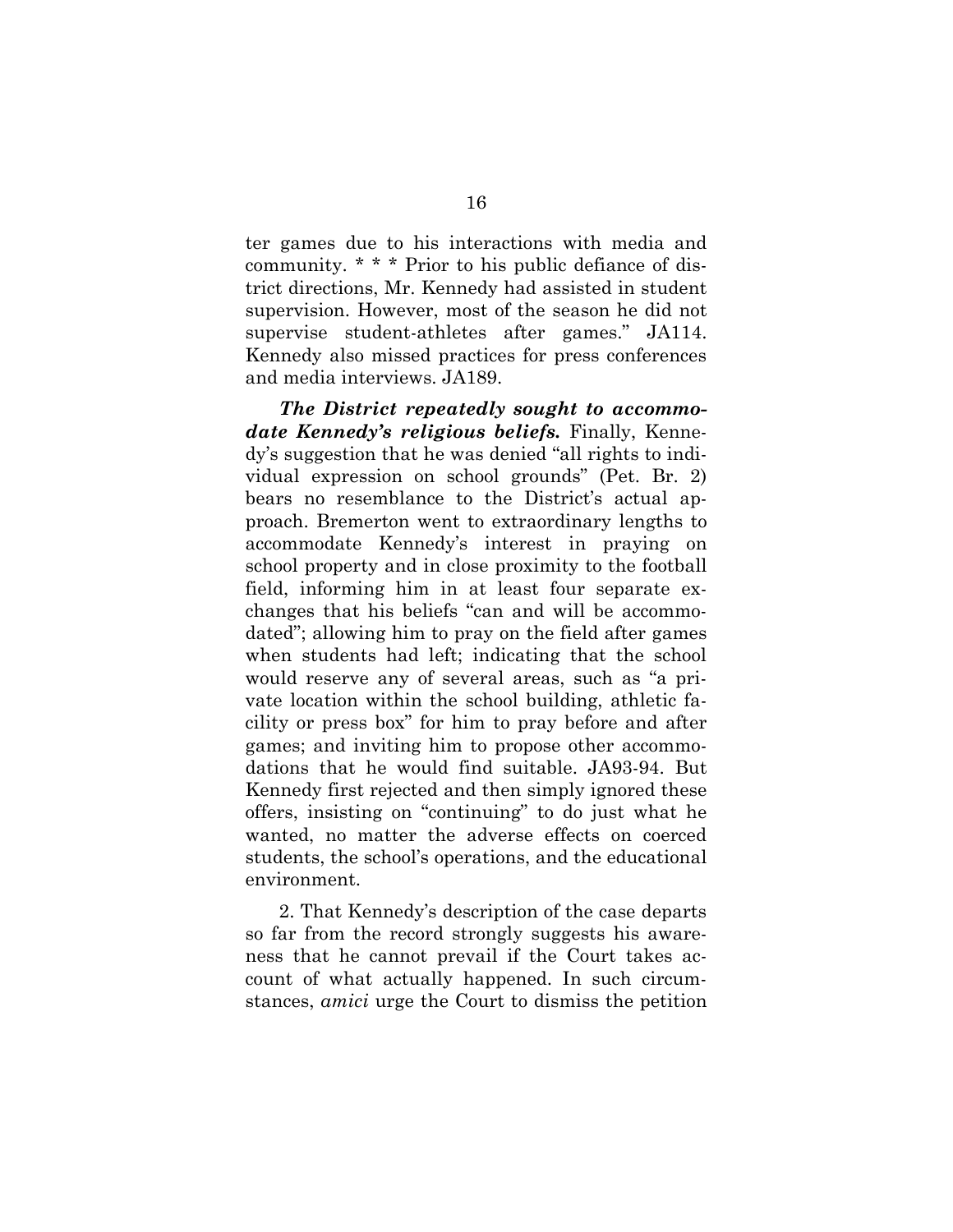<span id="page-24-2"></span>as improvidently granted: "'Examination of a case on the merits, on oral argument, may bring into proper focus a consideration which, though present in the record at the time of granting the writ, only later indicates that the grant was improvident.'" Stephen Shapiro, *et al*., SUPREME COURT PRACTICE 5-51 (11th ed. 2019) (quoting *The Monrosa* v. *Carbon Black, Inc.*, 359 U.S. 180, 184 (1959)). See *id*. at 5-52 – 5-53 (citing cases). That is the circumstance in this case, where, on a review of the record, Kennedy has no plausible challenge to the decision below.

<span id="page-24-1"></span>But if the Court instead resolves the case, the nature of Kennedy's demands and the District's proposed accommodations makes the answer easy: as explained by respondent and further addressed below, a public school employee whose religious interests have been substantially protected may not demand free license to disrupt and undermine his workplace.

### <span id="page-24-0"></span>**II. Religious conduct like Kennedy's undermines public schools' educational mission.**

Kennedy pitches his case as one that involves a public employee whose religious rights have been suppressed for no good reason. In fact, Kennedy's circumstances illustrate a very different problem: the enormous practical difficulties faced by school districts whose employees insist on engaging in disruptive, coercive, and situationally inappropriate speech.

All agree—Bremerton certainly did—that school employees have important free-exercise rights, which sometimes permissibly may be exercised inside their classrooms. But school administrators also have a duty to ensure that schools are safe and productive learning environments. Administrators therefore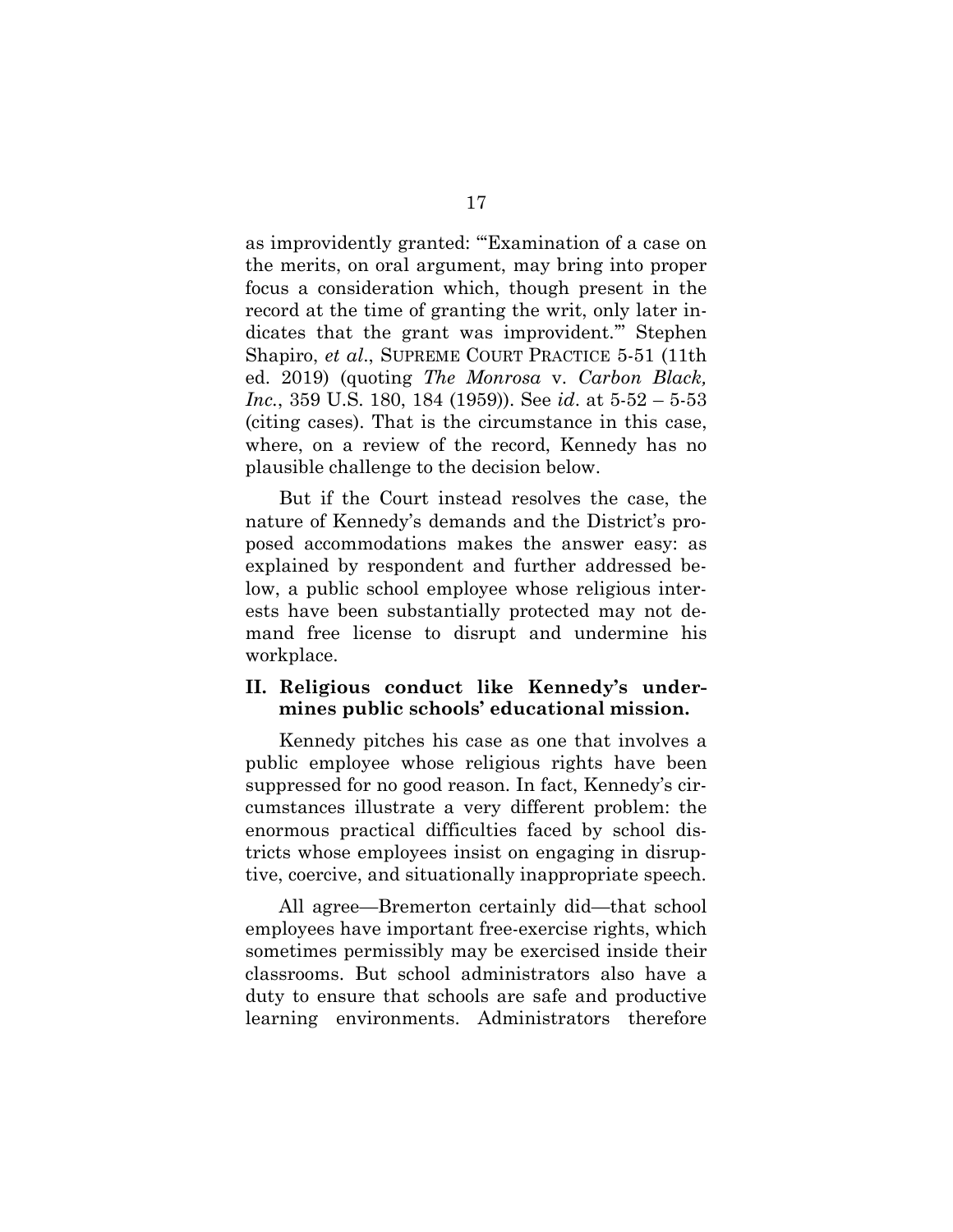must have the leeway to impose reasonable limits on employee speech of all kinds, including religious and political speech, that threatens to disrupt learning or subject students to coercive pressure.

Kennedy asks the Court to deny administrators that essential flexibility. He would require school officials to determine that a teacher or coach is acting in a personal capacity—and therefore may engage in visible religious activity—even though that employee is (a) interacting with her students (b) on school grounds (c) during school events (d) in her school uniform (e) immediately adjacent to her official duties. Yet Kennedy offers no practical guide to how administrators should determine whether speech offered in such circumstances *is* personal in nature. As a consequence, his approach would have wide-ranging pernicious effects, as schools' fear of drawing the line in the wrong place—and thus finding themselves mired in costly, time-consuming litigation—would lead officials to err on the side of permitting divisive in-school speech, both religious and political. As Kennedy's own example demonstrates, that approach also would countenance disruptive employee speech that undermines schools' central educational mission and places coercive pressure on students.

## <span id="page-25-0"></span>**A. School officials have a duty to ensure that schools are safe and productive learning environments.**

*Amici* have a particular understanding of the ways in which Kennedy's conduct undermines schools' educational mission: superintendents, principals, and other administrators are responsible for ensuring that schools are safe, orderly, and productive learning environments.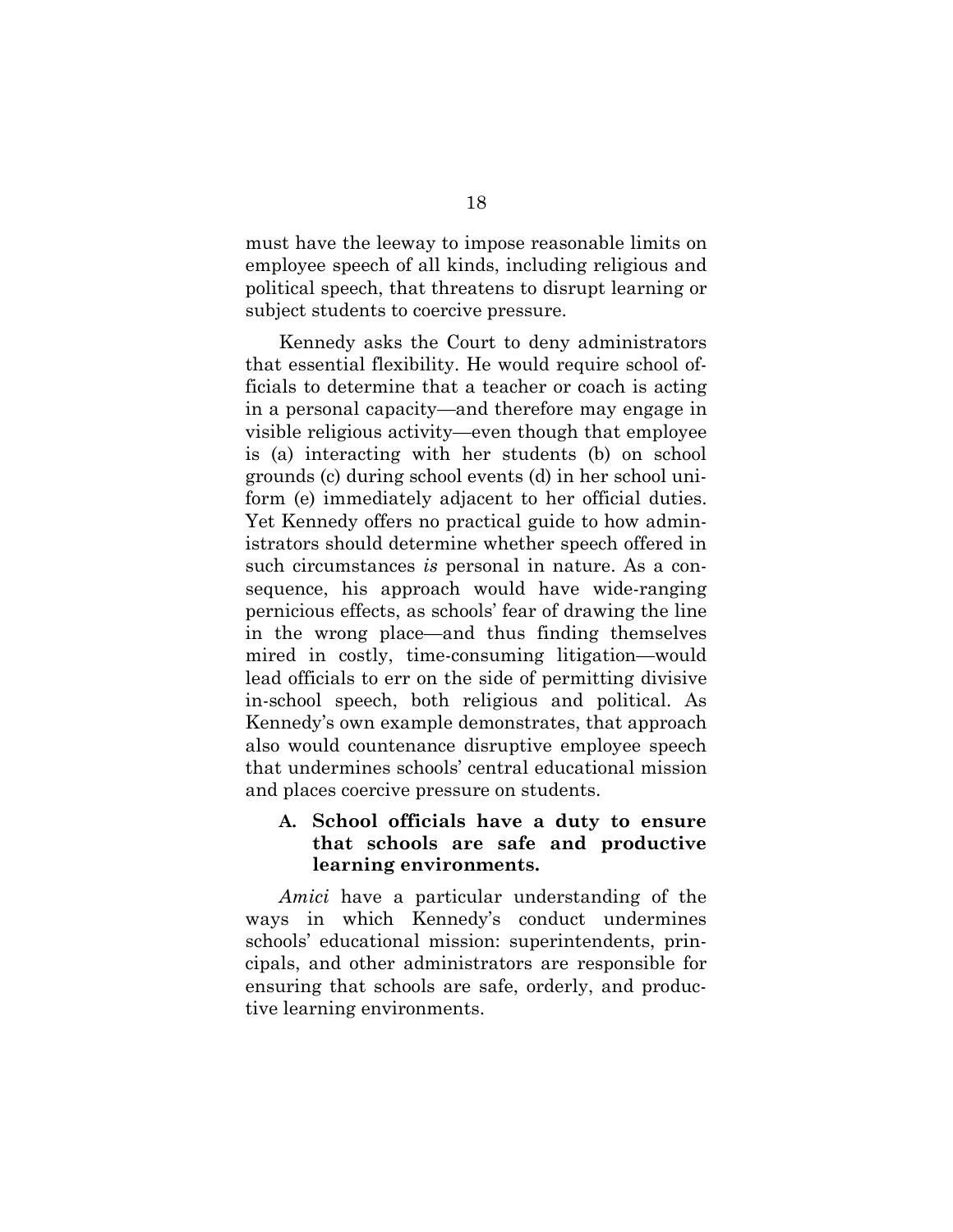Superintendents are responsible for setting educational goals and ensuring that students meet those goals. Among other things, they oversee all employees of the school district who regularly interact with students. Superintendents and principals typically are responsible for hiring, evaluating, and, when necessary, firing employees.

Though pulled in multiple directions, superintendents and principals have one duty that guides all the others: ensuring maintenance of an environment where children are able to learn and develop into responsible adults. It therefore is paramount that schools be safe, healthy, and productive spaces, free of unnecessary disruptions. "Without first establishing discipline and maintaining order, teachers cannot begin to educate their students." *New Jersey* v. *T. L. O.*, 469 U.S. 325, 350 (1985) (Powell & O'Connor, J.J., concurring).

<span id="page-26-1"></span>Maintaining environments conducive to students' development—whether in the chemistry lab, the theater, or the hockey rink—often requires school administrators to make difficult judgments. To do so, administrators rely on years of educational experience, an understanding of their students' needs, and knowledge of the relationships between students, teachers, and coaches.

### <span id="page-26-0"></span>**B. Superintendents and principals must be able to impose reasonable limits on employees' religious activity.**

Against this background, *amici*'s experience teaches that employees' in-school religious activity often threatens to disrupt education and generate conflict, as persons of widely varying religious beliefs operate in the same small space. To protect students,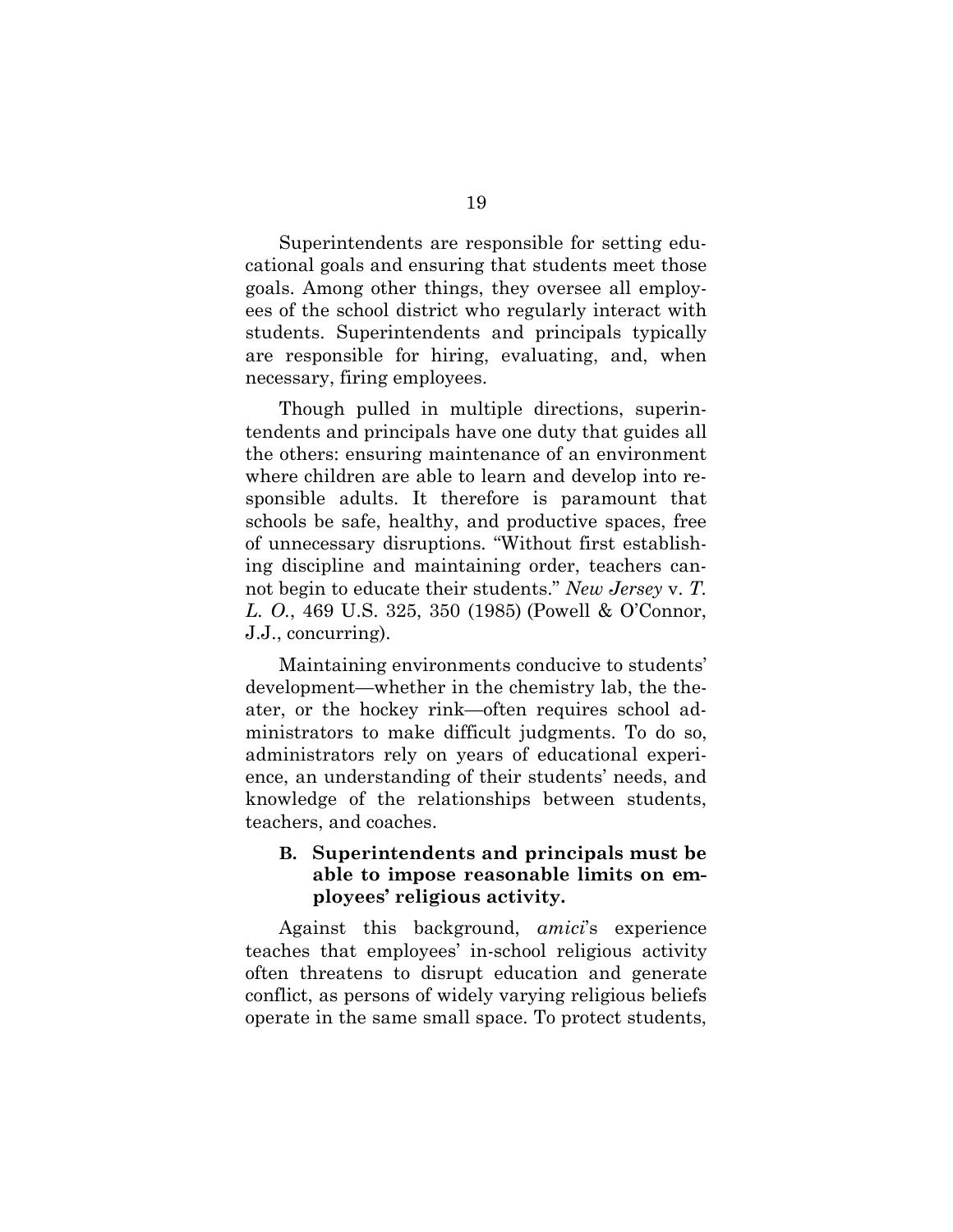ensure a productive learning environment, and avoid Establishment Clause liability, administrators therefore must be able to institute reasonable accommodations that safeguard employees' free exercise of religion even as they limit student-facing religious activity.

1. To begin with, the practical problems—of coercion, disruption, hard feelings, and liability—that may be posed by public employees who seek to undertake demonstrative religious activity in schools cannot be overstated. Examples abound.

In one school alone, employees' unlawful religious activity included

teacher-led after-school student religious meetings with Bible readings and prayer; teachers and other school officials extolling their faith to students during schoolsponsored events and in class; teachers assigning religiously oriented school work and encouraging students to attend religious student clubs; a teacher preaching to students before school in the parking lot with the use of a bullhorn; and teachers inviting students to lead prayers before or during sporting events and other school activities.

<span id="page-27-0"></span>*Allen* v. *Sch. Bd. for Santa Rosa Cnty., Fla*., 782 F. Supp. 2d 1304, 1310 & n.6 (N.D. Fla. 2011) (listing conduct that led a Florida school to agree to a consent decree limiting religious activity).

<span id="page-27-1"></span>In Colorado, principals and teachers at an elementary school used their school email accounts to solicit funds for a religious mission trip to Guatemala. *Am. Humanist Ass'n, Inc.* v. *Douglas Cnty. Sch.*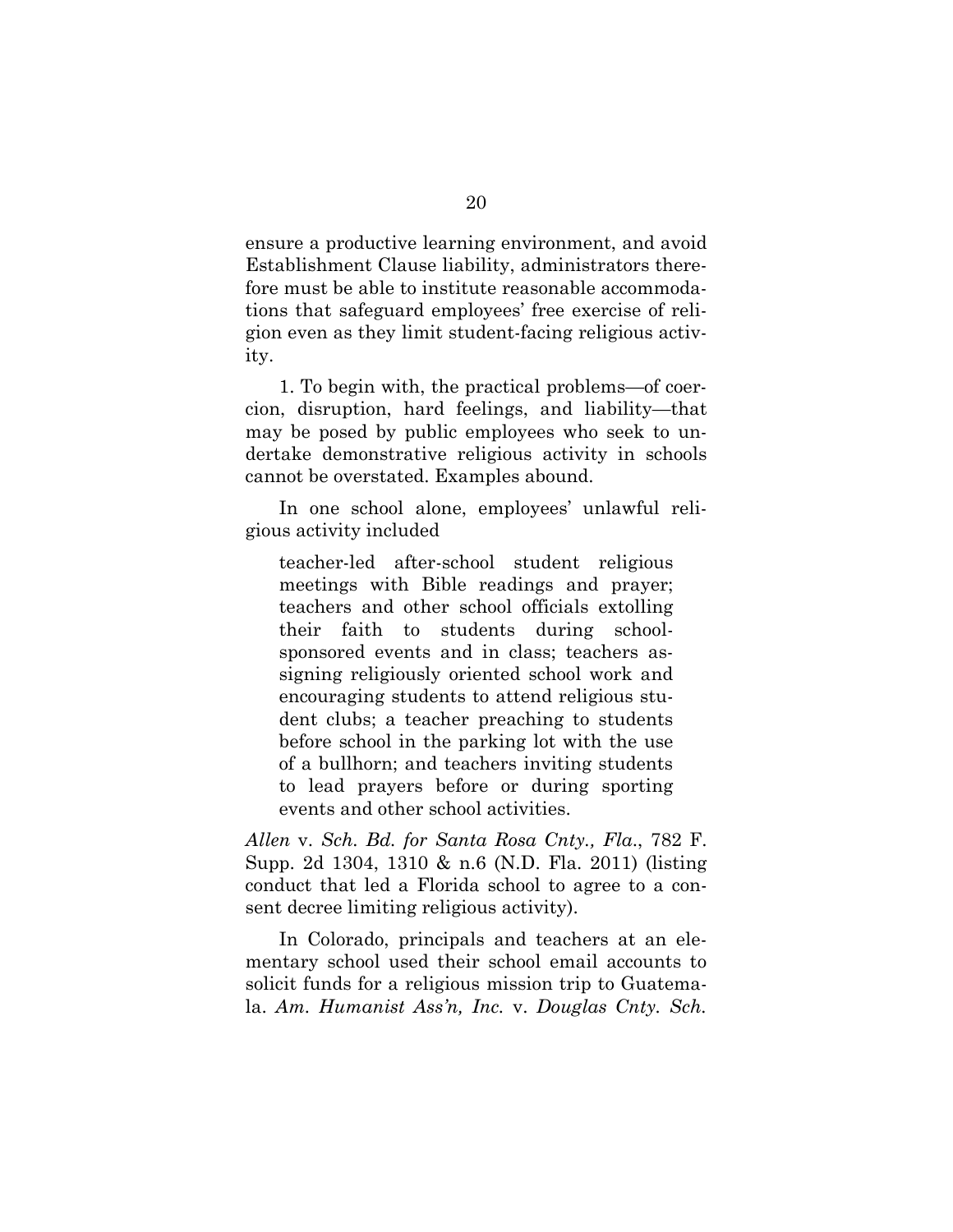*Dist. RE-1*, 328 F. Supp. 3d 1203, 1207-1208, 1209 (D. Colo. 2018), remanded from 859 F.3d 1243 (10th Cir. 2017). They sent students home with flyers in their backpacks asking parents to donate and explaining that the school was partnering with a Christian organization. *Ibid*. A mother of two students successfully objected on Establishment Clause grounds. *Id*. at 1214-1215.

<span id="page-28-1"></span><span id="page-28-0"></span>It is often difficult for school administrators to restrict—or even to know about—efforts by teachers to introduce religion into school spaces. For example, over the course of fifteen years, Ohio administrators sought to prevent an eighth-grade science teacher from exposing students to his religious beliefs, even as he tried to elude the schools' restrictions. *Freshwater* v. *Mt. Vernon City Sch. Dist. Bd. of Educ*., 1 N.E.3d 335, 339 (Ohio 2013), cert. denied, 574 U.S. 816 (2014). First, administrators stopped the teacher from distributing to his students a pamphlet that, citing Genesis, advocated creationism. *Id*. at 340. Later, a parent complained that his son had brought home another handout—authored by a Christian organization advocating intelligent design—that the teacher apparently distributed and unsuccessfully tried to collect before the end of class. *Id*. at 341-342. As parents lodged other complaints, school administrators asked the teacher to remove the Ten Commandments from the classroom window and to move a Bible from his desk, advising him that he was free to take out and read the Bible as he pleased during his lunch hour when students weren't present. *Id*. at 343-344. In defiance of these requests, the teacher put up more public, student-facing religious displays,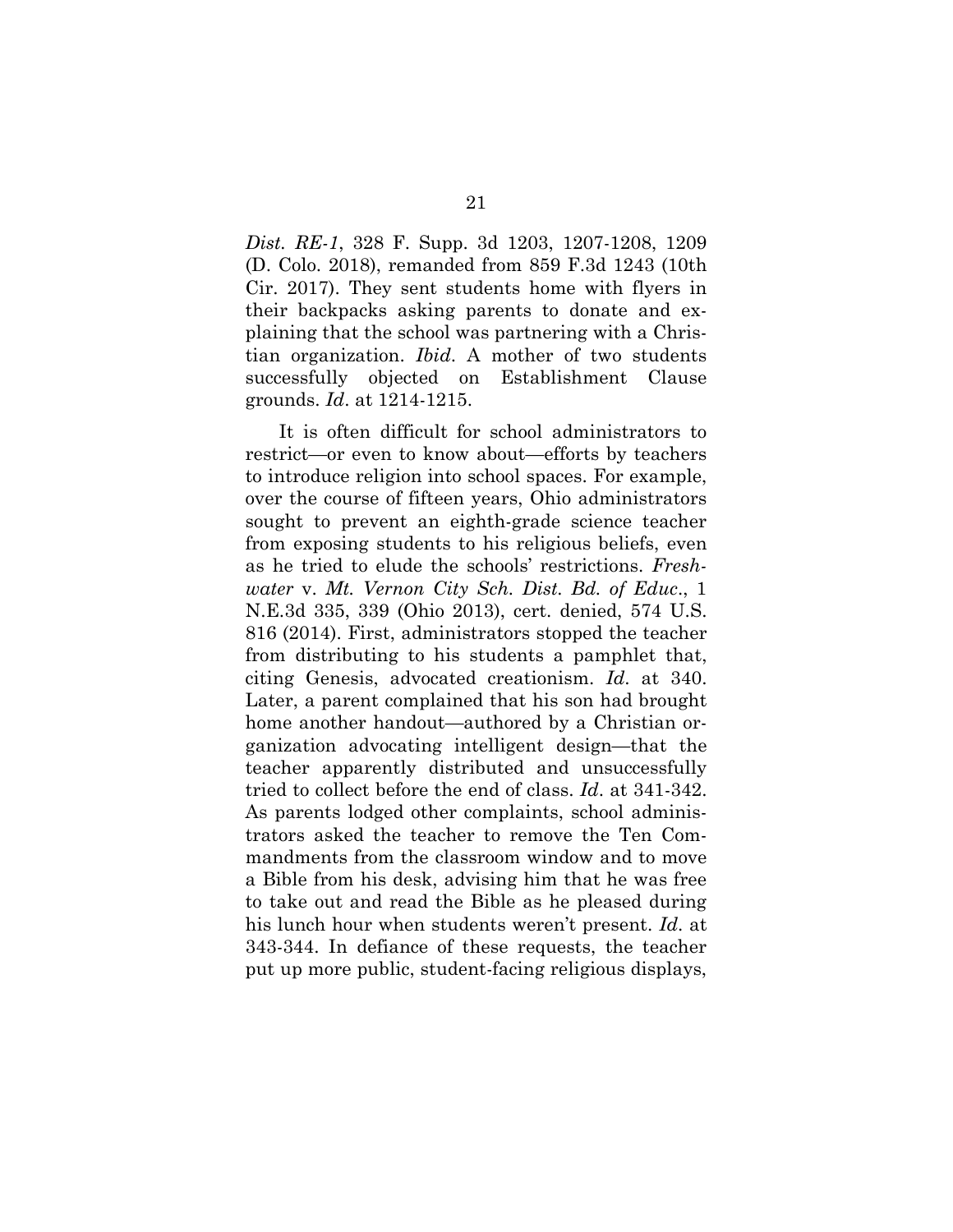## <span id="page-29-2"></span>arranging copies of the *Oxford Bible* and *Jesus of Nazareth* for view on a lab table. *Id*. at 344.<sup>2</sup>

2. Schools face the constant threat of litigation as they navigate employees' Free Exercise rights, students' rights under both the Establishment and Free Exercise Clauses, and the need to maintain a productive learning environment—all against the background of shifting and uncertain First Amendment doctrine. Schools face lawsuits when parents feel that the curriculum or instruction favors (or disfavors) certain religions3; when employees include prayer or religious material in employee meetings4; and, in an adjacent context, when students desire to

l

<sup>2</sup> After a nearly two-year administrative hearing that produced 6,000 pages of transcript (1 N.E.3d at 350), followed by more than three years of litigation, the Ohio Supreme Court upheld the school's decision to terminate the teacher for insubordination. *Id*. at 355. The court held that the school's order to remove a personal Bible violated the teacher's free-exercise rights (*id*. at 344), but that no such rights were implicated by asking him to remove the student-facing material, which he displayed merely "to make a point once [the] controversy began." *Id*. at 355.

<span id="page-29-4"></span><span id="page-29-0"></span><sup>3</sup> See, *e.g.*, *Cal. Parents for the Equalization of Educ. Materials* v. *Torlakson*, 973 F.3d 1010, 1014 (9th Cir. 2020), cert. denied, 141 S. Ct. 2583 (2021); Kristen Taketa, *California to Remove Mayan Affirmation from Ethnic Studies after Lawsuit Argues It's a Prayer*, L.A. TIMES (Jan. 18, 2022), https://tinyurl.com/ecfkymyu.

<span id="page-29-3"></span><span id="page-29-1"></span><sup>4</sup> See, *e.g.*, *Warnock* v. *Archer*, 380 F.3d 1076, 1079-81 (8th Cir. 2004) (finding an Establishment Clause violation when the school superintendent led prayers at mandatory teacher trainings); *Faulkner* v. *Univ. of Cincinnati*, 173 F. Supp. 3d 575 (S.D. Ohio 2016) (upholding school's decision to prevent an employee from making overt Christian references during off-campus leadership trainings attended by school employees).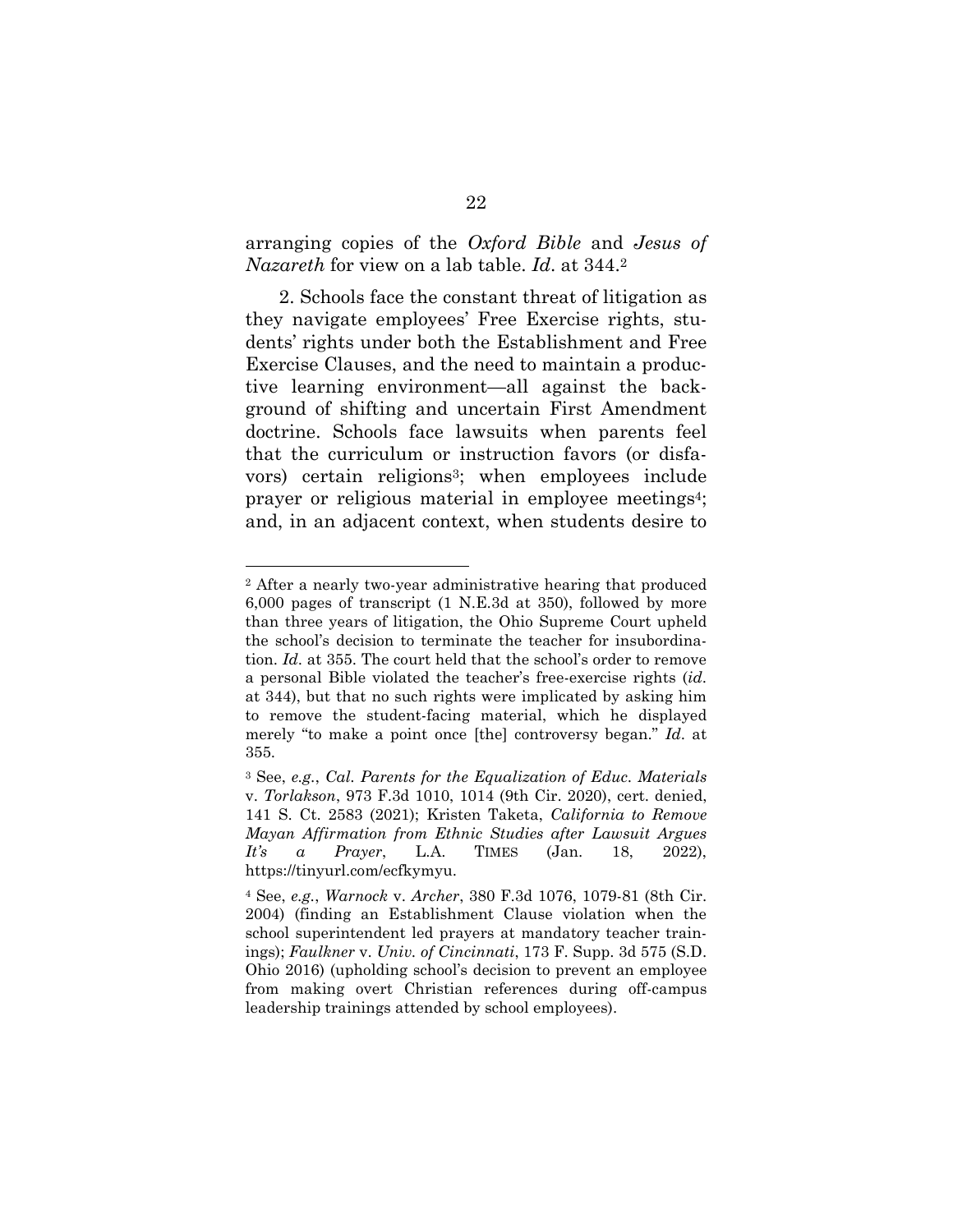communicate religious messages during school events.<sup>5</sup>

Avoiding litigation and legal liability is not administrators' only, or even central, worry when faced with such employee conduct. Rather, employees' inschool religious activity is a particular concern because of its singular potential to disrupt students' learning, subject students to coercion, and provoke division among students, teachers, and parents. As the Court has explained: "Divisiveness \* \* \* can attend any state decision respecting religions \* \* \* [But] [t]he potential for divisiveness is of particular relevance \* \* \* [when] it centers around an overt religious exercise in a secondary school environment where \* \* \* subtle coercive pressures exist." *Lee* v. *Weisman*, 505 U.S. 577, 587-88 (1992)); see *Am. Legion* v. *Am. Humanist Ass'n*, 139 S. Ct. 2067, 2093 (2019) (Kavanaugh, J., concurring) (noting *Lee*'s reliance on the coercive effect of "govern-

<span id="page-30-3"></span><span id="page-30-2"></span>l

<span id="page-30-4"></span><span id="page-30-1"></span><span id="page-30-0"></span><sup>5</sup> Compare, *e.g.*, *A.M. ex rel. McKay* v. *Taconic Hills Cent. Sch. Dist*., 510 F. App'x 3, 9 (2d Cir.) (upholding school officials' decision to remove religious language from a student's speech in order to avoid Establishment Clause liability), cert. denied, 571 U.S. 828 (2013), and *Nurre* v. *Whitehead*, 580 F.3d 1087, 1093- 99 (9th Cir. 2009) (upholding a high school's decision to reject students' choice to play an instrumental version of "Ave Maria" at graduation), cert. denied, 130 S. Ct. 1927 (2010), with *Am. Humanist Ass'n.* v. *S.C. Dep't of Educ.*, 108 F. Supp. 3d 355, 359 (D.S.C. 2015) (upholding a school policy that allowed a student selected on neutral criteria to voluntarily say a prayer during graduation), vacated in part by *Am. Humanist Ass'n* v*. Greenville Cnty. Sch. Dist.*, 652 F. App'x 224 (4th Cir. 2016). and *Kountze Indep. Sch. Dist.* v*. Matthews ex rel. Matthews*, No. 09- 13-00251-CV, 2017 WL 4319908 (Tex. App. Sept. 28, 2017) (upholding cheerleaders' ability to display biblical messages on run-through banners at football games).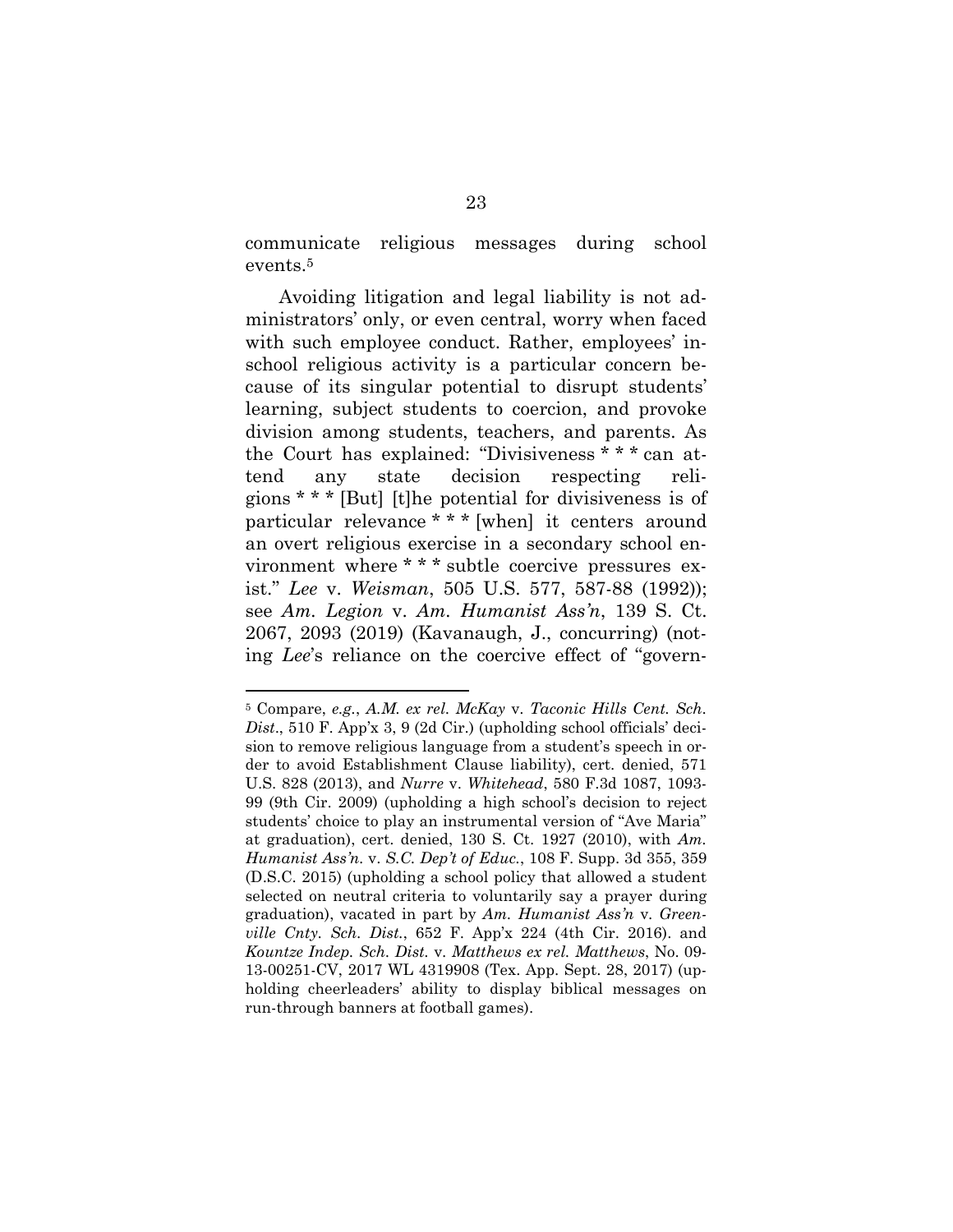ment-sponsored prayer in public schools"). Administrators have an obligation to prevent this sort of disruption and pressure "that materially disrupts classwork or involves substantial disorder or invasion of the rights of others." *Mahanoy Area Sch. Dist.*  v. *B. L. ex rel. Levy*, 141 S. Ct. 2038, 2045 (2021) (citation omitted).

<span id="page-31-1"></span><span id="page-31-0"></span>In particular, preventing coercion is imperative. As this case illustrates, implicit pressure to participate in public religious activity is unavoidable whenever that activity is led or encouraged by an authority figure in a school setting. And that is triply so in the sports context. Social pressure is acute on youth sports teams. See, *e.g.*, *Doe* v. *Duncanville Indep. Sch. Dist*., 994 F.2d 160, 161-163 (5th Cir. 1993) (twelve-year-old girl participated in coach-led prayers "she was uncomfortable with \* \* \* and opposed to \* \* \* out of a desire not to create dissension," and was heckled by a spectator when she eventually stood by herself while the team prayed). Moreover, as petitioner's *amici* themselves rightly note, coaches hold enormous moral authority over their players. See Bowden *amicus* Br. 2, 16-17. And coaches often wield significant *actual* authority over students whose future prospects—including college admissions and scholarships—requires staying, or starting, on the coach's team.

Yet coercion that results from individual employees' actions rather than a school policy is particularly likely to go unreported. For the same reason that students feel pressured to participate in religious acts against their will or in violation of their conscience, they may be reluctant to report such pressure to parents or administrators. But recent cases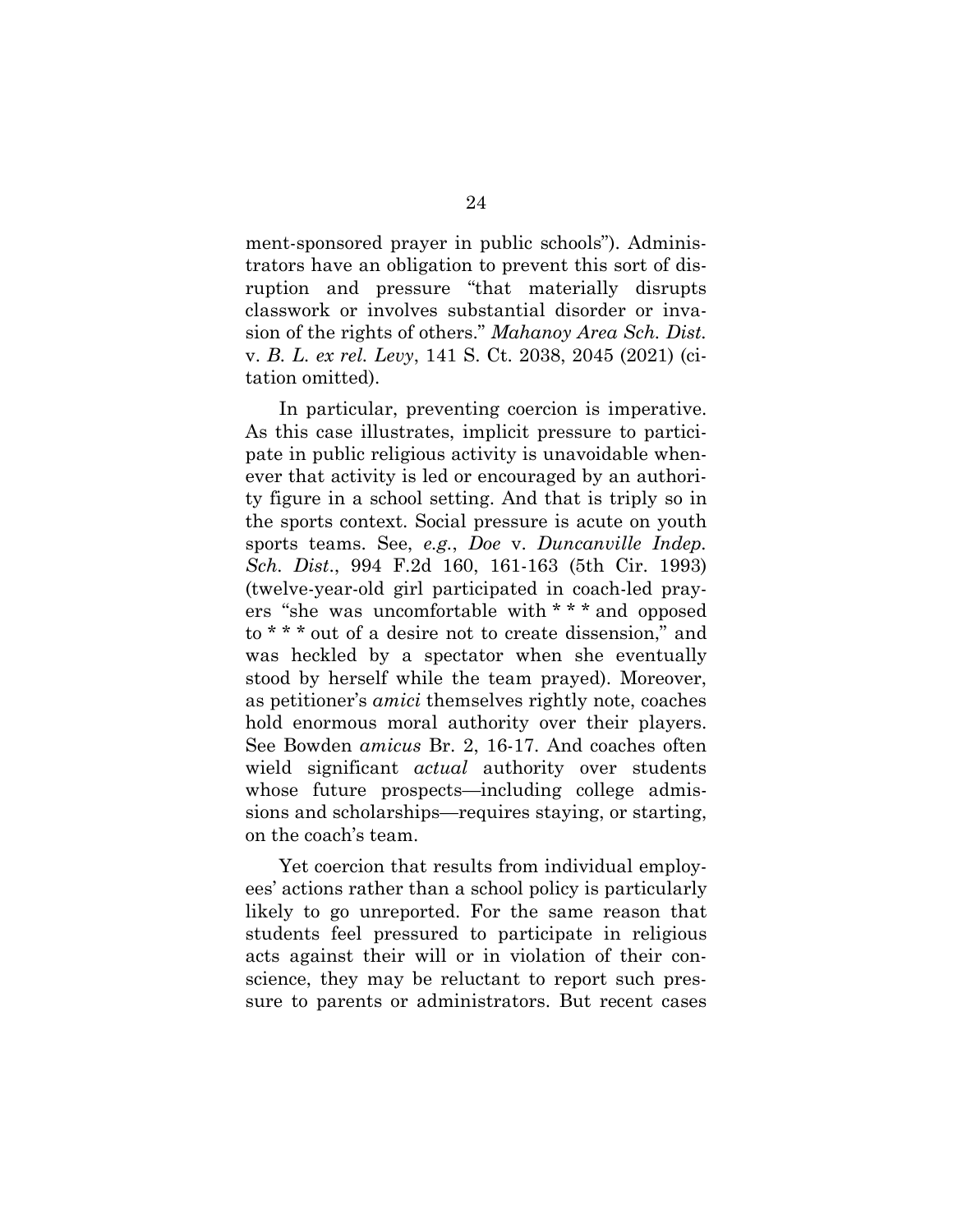indicate that the coercion felt by Bremerton football players (see pages 8, 12, *supra*) was not an outlier.

<span id="page-32-2"></span>For example, in Arizona, three female varsity softball players at a public high school complained that, before each game, a group of players who shared the coach's denomination conducted a prayer in the outfield. *Ryan* v. *Mesa Unified Sch. Dist*., 195 F. Supp. 3d 1080, 1083 (D. Ariz. 2016). Although the coach denied it, other players who did not share the coach's faith said that the coach encouraged the praying, going so far as to appoint "prayer leaders." *Ibid*. The plaintiff-players claimed that their decision not to participate in the prayer, and eventually to put an end to the prayer once they were leaders on the team, was one of the reasons the coach removed them from the team. *Id*. at 1089-92.

School officials must have the tools to address coach or teacher conduct that has such destructive effects. School administrators are particularly wellsuited to engage in the "delicate and fact-sensitive" inquiry necessary to judge whether students might be at risk of coercion because of their coach's actions. *Cf*. *Lee* v. *Weisman*, 505 U.S. at 597.

## <span id="page-32-1"></span><span id="page-32-0"></span>**C. A rule permitting conduct like Kennedy's would be impossible to administer and would remake the nation's classrooms.**

Experience therefore shows that conduct of the sort engaged in by Kennedy poses conflicting interests; it implicates the employee's religious rights, but also may—and, in this case, did—harm students and disrupt the educational environment. Faced with this conflict and obligated to protect student safety, it is imperative that school administrators be given the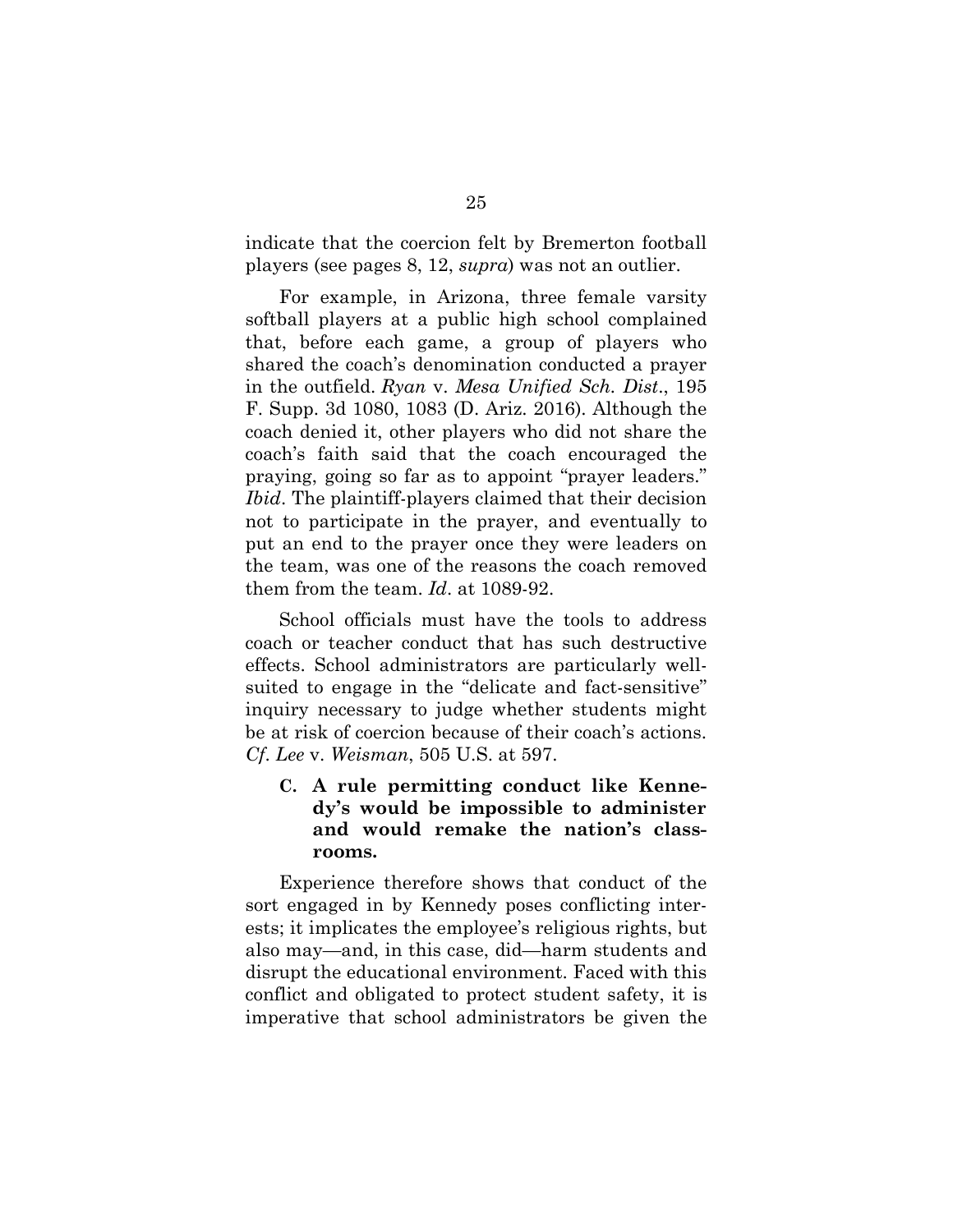leeway to make reasonable judgments about how best to accommodate these concerns—that is, to determine when a coach or teacher is speaking in their capacity as school employee and when particular types of conduct or speech are intolerably disruptive. But Kennedy takes the opposite tack: he proposes a novel, impossible-to-administer rule that allows administrators no breathing room.

To appreciate the rule that Kennedy asks this Court to adopt, it is important to recall what he actually *did*. He did not always pray silently or in private. Instead, he visibly and audibly recited prayers, on school grounds, surrounded by his team, in a manner that was coercive and disruptive. He refused the accommodations offered by the District, which would have permitted him to pray silently in place; or to pray audibly on the field after he no longer had supervisory responsibilities; or to pray in a private space elsewhere on school grounds.

Kennedy argues that he had an absolute right to engage in his preferred behavior because—even though he was on school grounds, only moments after the last whistle, in his school uniform, holding a team helmet, and interacting with his stilluniformed players—he was somehow acting in his personal capacity. It evidently is Kennedy's submission that this was so because, while praying, he was not calling plays, which is practically all that a school football coach does while on duty. See Pet. Br. 26-27.

But to say this test suffers from a fatal linedrawing problem understates its flaws significantly. There are any number of scenarios where, in Kennedy's view, it would be impossible to determine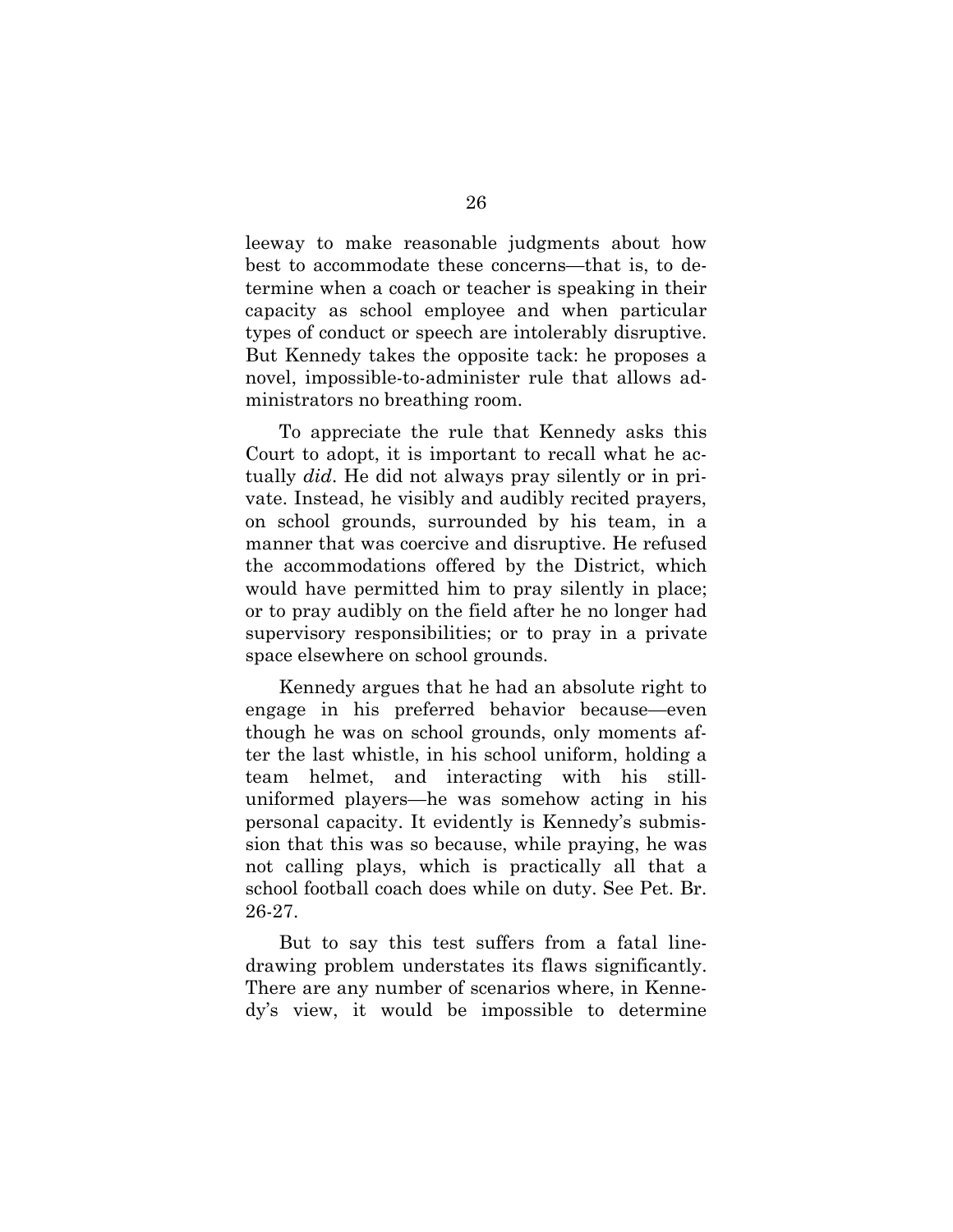(1) when, much less why, a school employee suddenly sheds her official capacity while interacting with students, or (2) what activity would be permissible in those moments:

- Imagine that the Arizona softball team, see page 25, *supra*, is traveling for an away game. The coach surely is entitled to pray privately in his hotel room. But could the coach claim that, notwithstanding his responsibility to oversee his students while on the road, in the evenings he takes off his coach's hat and can thus hold prayer sessions with his players in the hotel lobby? If non-participating students again complained of coercion and retaliation, could the school lawfully stop him?
- Consider the eighth-grade Ohio science teacher. See pages 21-22, *supra*. The school permitted him to read his Bible privately during his lunch hour. Under Kennedy's proposed rule, could a teacher also demand the right to read audibly from the Bible in the school cafeteria during lunch? Could he read responsively with students? Could students join a Muslim history teacher for daily prayer at midday in the history classroom?
- Recall the Colorado teachers who solicited funds for a Christian mission trip. See page 20-21, *supra*. Under the Kennedy rule, could these teachers conduct fundraising in class if they used personal email accounts and printed the flyers on their home printers? If students reported feeling pressured to participate—and thus to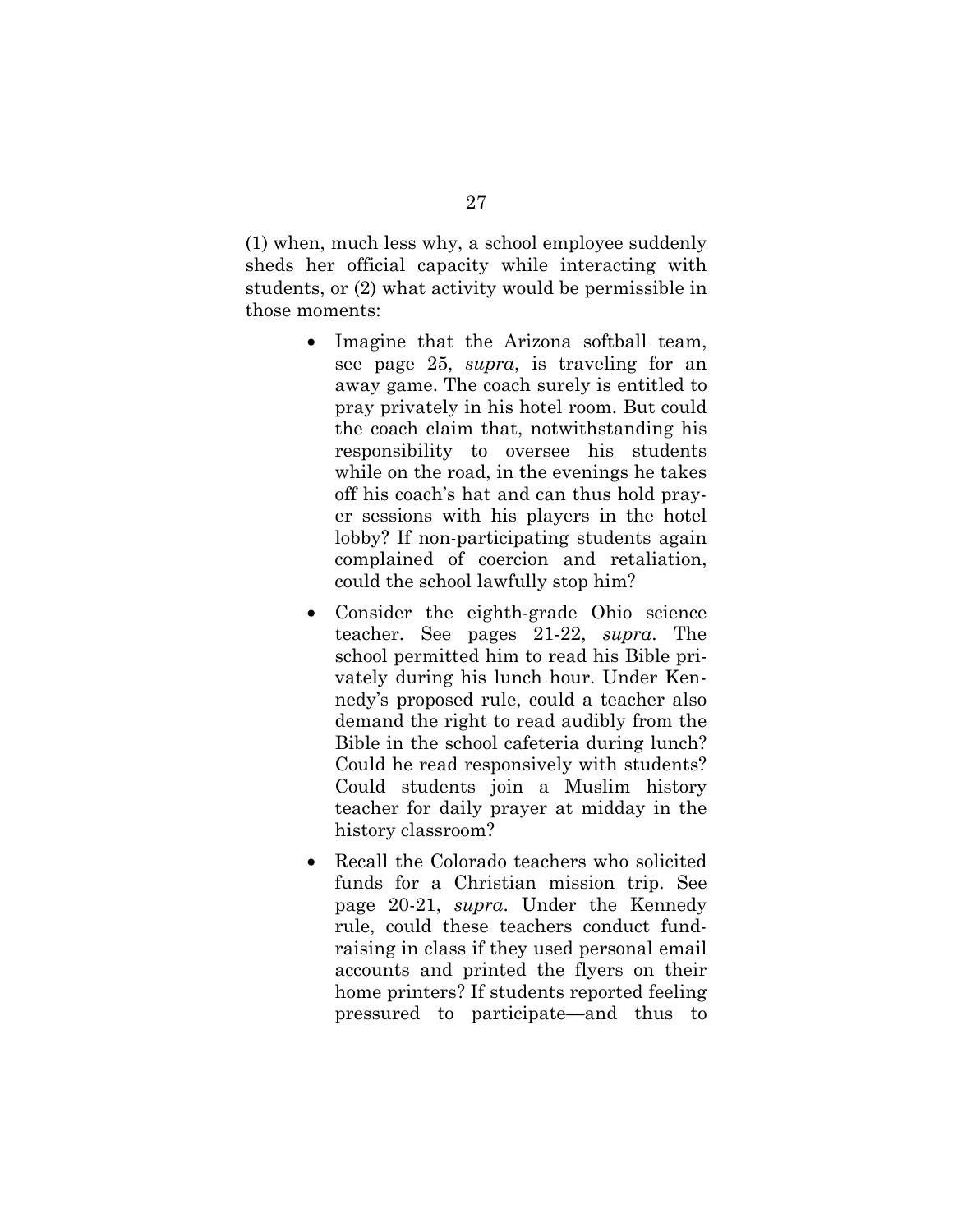promote a religion to which they did not subscribe—could the school stop the teachers' activity?

• And again consider Ms. Chichester, and her impact on students who object to being in a class with a teacher that prays. Would such students have to—indeed, would they have a First Amendment right to—switch classes? Would the school have to accommodate a requested change, so that Ms. Chichester's favored religious practices dictate student assignments? What if Ms. Chichester teaches the school's only AP Chemistry class, so there is no equivalent alternative teacher? Once reasonable accommodations like Bremerton's are rejected, there are no obvious answers to these questions.

These examples only begin to show the impossibility of translating Kennedy's defense into workable policy.

It may be that not all of these cases must, or should, come out the same way. But the proper treatment in any case, and the one that best reconciles the competing interests, must take account of the details of the employee's duties and assignments; the nature of the employee's specific interactions with students and other school personnel; and the likely effect of the employee's speech on students and the learning environment. Divining the appropriate result will call upon the expertise and experience of the on-the-spot administrators. And the complexity of these interactions—plainly visible in this case means that the governing rules must allow for some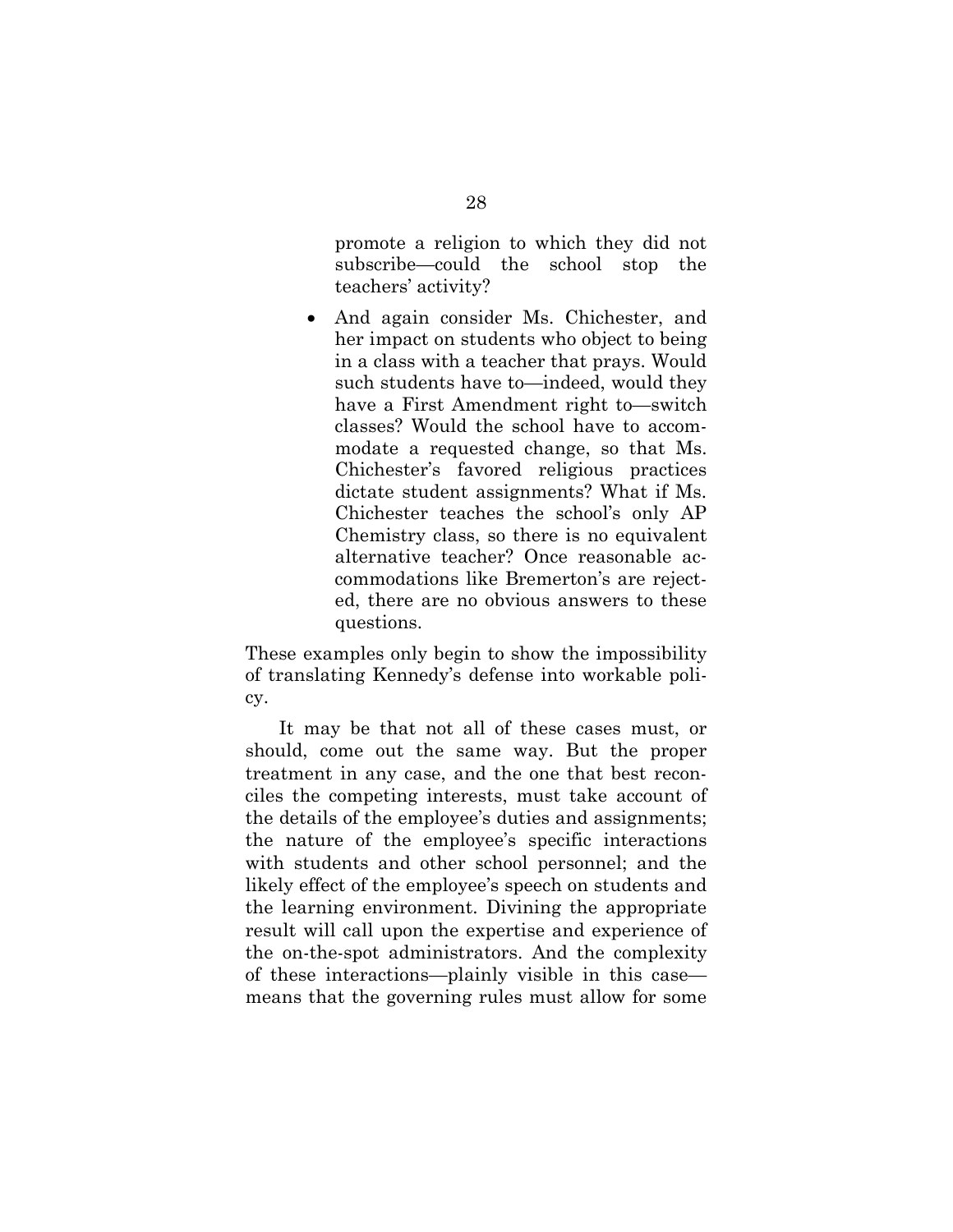<span id="page-36-1"></span>""play in the joints' between what the Establishment" Clause permits and the Free Exercise Clause compels." *Espinoza* v. *Mont. Dep't of Revenue*, 140 S. Ct. 2246, 2254 (2020) (citation omitted). In particular, as Judge Newman wrote for the Second Circuit, a school district "must be accorded some breathing space to regulate in this difficult context." *Marchi* v. *Bd. of Coop. Educ. Servs. of Albany*, 173 F.3d 469, 476 (2d Cir. 1999). Kennedy would deny school districts that necessary room.

#### <span id="page-36-3"></span><span id="page-36-0"></span>**III. Kennedy's First Amendment claims fail.**

Viewed under the proper standard, Kennedy's claim must fail. He sought to pray while he was a school employee who was exercising his duties as a coach. The District offered him accommodations that were more than reasonable. And his conduct impeded both the performance of his duties and the regular operations of his school.

<span id="page-36-2"></span>At the outset, as the District explains, Kennedy spoke as an on-duty public employee, with the consequence that his speech—whether religious, political, or of any other character—could be limited, restricted, or altogether prohibited by his employer. Resp. Br. 21-27; see *Garcetti* v*. Ceballos*, 547 U.S. 410, 421 (2006). Kennedy himself acknowledged that he was on duty until "the last kid leaves" the game and maybe even "an hour after that" (JA276), which means that he was involving students in prayer while he was supervising them and exercising his authority as coach. Both courts below therefore concluded that Kennedy was acting in his official capacity as a coach while involving the team in prayer. Such speech, "at the center of the field, under bright lights, in front of the bleachers, at a time when the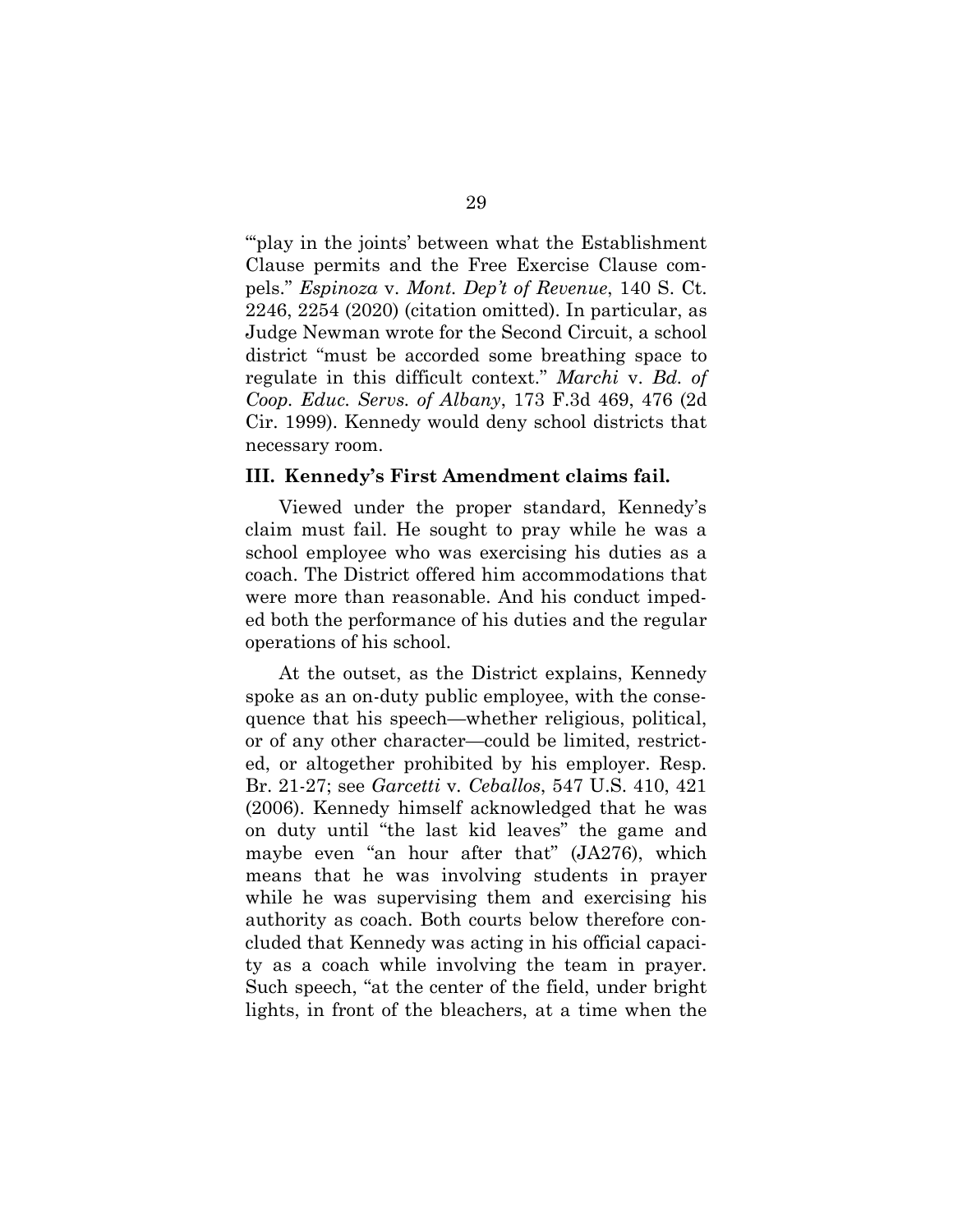general public could not access the field," is "uniquely tied to the job" and "owes its existence to [Kennedy's] coaching position." Pet. App. 151-51 (quoting *Ceballos*, 547 U.S. at 421).

<span id="page-37-4"></span>But even if that is not so and Kennedy's speech is thought to have had a measure of constitutional protection, the District's interest in imposing reasonable limits on that speech must prevail. It is settled that "the State has interests as an employer in regulating the speech of its employees that differ significantly from those it possesses in connection with regulation of the speech of the citizenry in general." *Pickering* v*. Bd. of Educ. of Twp. High Sch. Dist. 205*, 391 U.S. 563, 568 (1968). Although the Court developed this doctrine in cases involving public employees who seek to "speak as a citizen addressing matters of public concern" (*Garcetti*, 547 U.S. at 417), the same considerations govern employees who engage in religious rather than political speech. See *e.g., Borden* v*. Sch. Dist. of Twp. of E. Brunswick,* 523 F.3d 153, 159 (3d Cir. 2008); *Lee* v*. York City School Div*., 484 F.3d 687, 694-97 (4th Cir. 2007); *Knight* v. *Connecticut Dep't of Pub. Health*, 275 F.3d 156, 163-65 (2d Cir. 2001).

<span id="page-37-3"></span><span id="page-37-2"></span><span id="page-37-1"></span><span id="page-37-0"></span>In such circumstances, a government employer must be able to exercise "a significant degree of control over their employees' words and actions" so that it can provide "efficient provisions of services." *Garcetti*, 547 U.S. at 418*.* And in this case, the District's interest in imposing reasonable limits on Kennedy's speech and conduct is inarguable. As described above, his public prayers disrupted a school event, led to chaos on the football field, created a coercive environment for the team, and distracted him from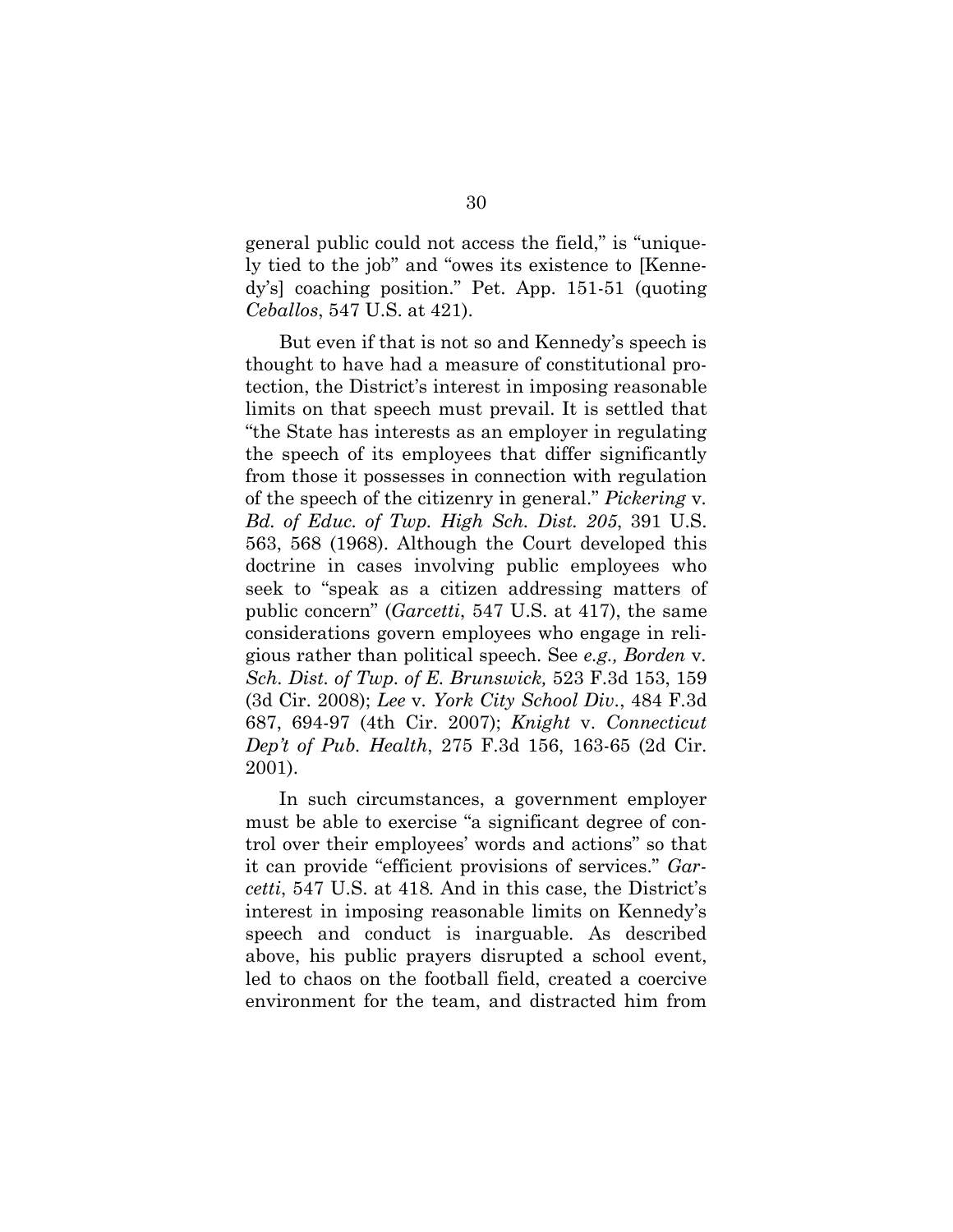his post-game responsibilities; it "impeded the \* \* \* proper performance of his daily duties" and generally "interfered with the regular operation of the school[]." *Pickering*, 391 U.S. at 572-733.

<span id="page-38-7"></span><span id="page-38-6"></span><span id="page-38-4"></span><span id="page-38-0"></span>And Bremerton had good reason to fear that Kennedy's conduct would expose it to liability under the Establishment Clause, a concern for all school districts whose employees engage in public religious speech. As the Court has held, governmentsponsored prayers in schools are unconstitutional. *Engel* v. *Vitale*, 370 U.S. 421 (1962); *Abington Twp. Sch. Dist.* v. *Schempp*, 374 U.S. 203 (1963). That prohibition extends to prayers at graduation ceremonies (*Lee* v. *Weisman*, 505 U.S. 577 (1992)), and football games. *Santa Fe Indep. Sch. Dist.* v. *Doe*, 530 U.S. 290 (2000). Lower courts, applying this doctrine, have consistently held that a school practice of allowing coaches to initiate prayers before or after games risks violating the Establishment Clause. See *Borden,* 523 F.3d at 160, 175-76; *Doe* v*. Duncanville Independent School District*, 70 F.3d 402, 404 (5th Cir. 1995).

<span id="page-38-8"></span><span id="page-38-5"></span><span id="page-38-3"></span><span id="page-38-2"></span><span id="page-38-1"></span>To be sure, the Court's Establishment Clause doctrine is unsettled. See, *e.g*., *Am. Legion* v. *Am. Humanist Ass'n*, 139 S. Ct. at 2080. But that uncertainty is reason to give districts *more* breathing room in devising reasonable accommodations that balance the mandates of the Establishment and Free Exercise Clauses. After all, "the interest of the State in avoiding an Establishment Clause violation may be a compelling one." *Lamb's Chapel* v. *Ctr. Moriches Union Free Sch. Dist.,* 508 U.S. 384, 394 (1993) (alteration and internal quotation marks omitted). Yet "[t]he decisions governmental agencies make in de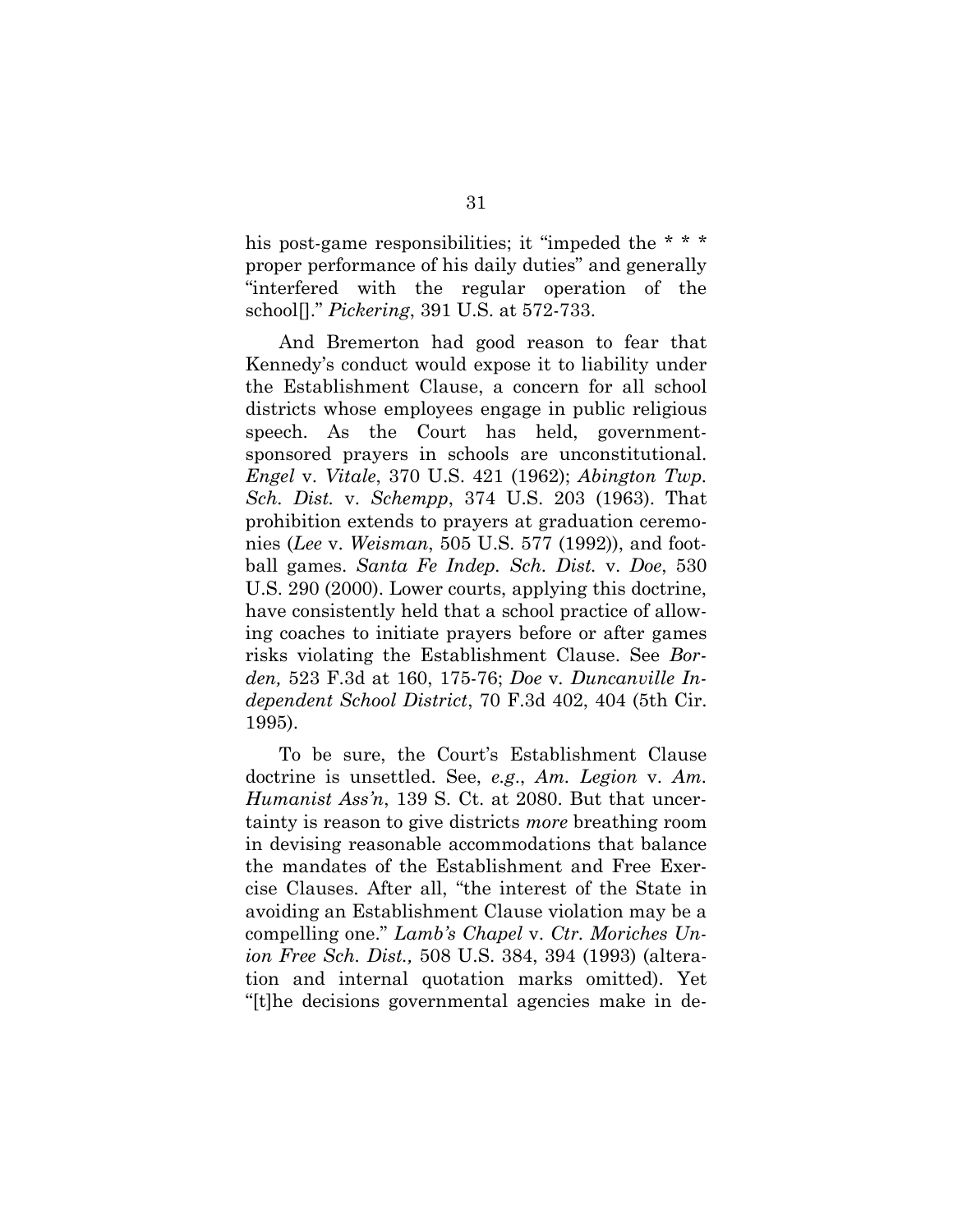<span id="page-39-0"></span>termining when they are at risk of Establishment Clause violations are difficult, and, in dealing with their employees, they cannot be expected to resolve so precisely the inevitable tensions between the Establishment Clause and the Free Exercise Clause." *Marchi*, 173 F.3d at 476. Here, the District's proposed accommodations were reasonable; Kennedy's intransigence was not.